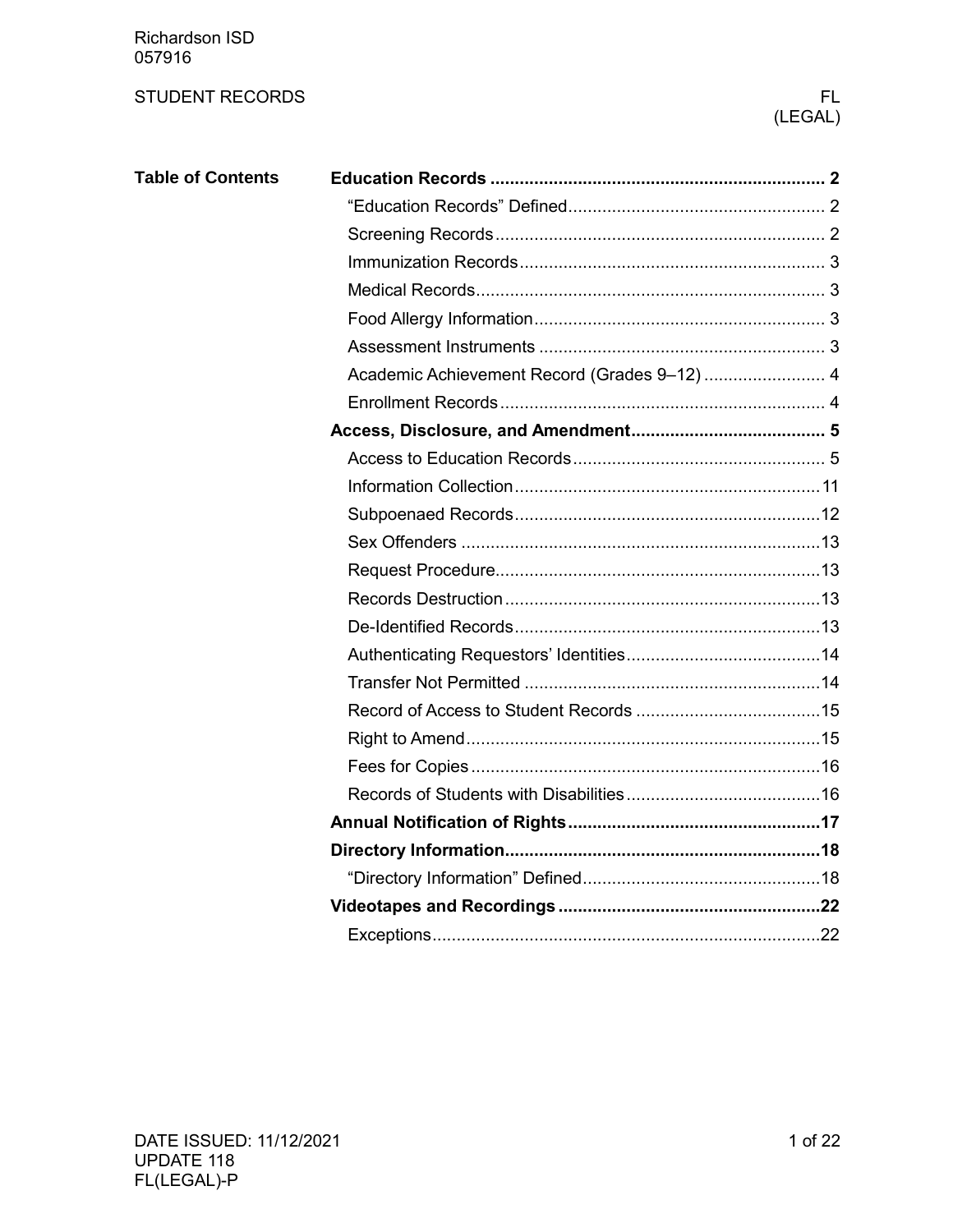Richardson ISD 057916

# <span id="page-1-1"></span><span id="page-1-0"></span>STUDENT RECORDS FLOW THE STUDENT RECORDS FLOW THAT IS A RELATED FLOW THAT IS A RELATED FLOW THAT IS A RELATED THAT IS A RELATED FLOW THAT IS A RELATED FLOW THAT IS A RELATED FLOW THAT IS A RELATED FOR DISPLACING THAT IS A (LEGAL) *Note:* For information regarding law enforcement records and schools, see GRAA. For the purposes of this policy, the term "education records" means those records, files, documents, and other materials that contain information directly related to a student and are maintained by an education agency or institution or by a person acting for such agency or institution. The term "education records" does not include: 1. Records that are created or received by a district after an individual is no longer a student in attendance and that are not directly related to the individual's attendance as a student. 2. Records made by district personnel that are kept in the sole possession of the maker, are used only as a personal memory aid, and are not accessible or revealed to anyone other than a temporary substitute for the maker of the record. 3. Records maintained by a law enforcement unit of a district that were created by that law enforcement unit for the purpose of law enforcement. 4. Records on a student who is 18 years of age or older, or who is attending an institution of postsecondary education, that are: a. Made or maintained by a physician, psychiatrist, psychologist, or other recognized professional or paraprofessional acting in his or her professional capacity or assisting in a paraprofessional capacity; b. Made, maintained, or used only in connection with treatment of the student; and c. Disclosed only to individuals providing the treatment. For the purpose of this definition, "treatment" does not include remedial educational activities or activities that are part of the program of instruction at the agency or institution. 5. Grades on peer-graded papers before they are collected and recorded by a teacher. *20 U.S.C. 1232g; 34 C.F.R. 99.3* The principal of each school shall maintain records of screening for **Education Records** "Education Records" Defined Screening Records

<span id="page-1-2"></span>special senses and communication disorders, spinal screening, and assessment for type 2 diabetes for each student in the school.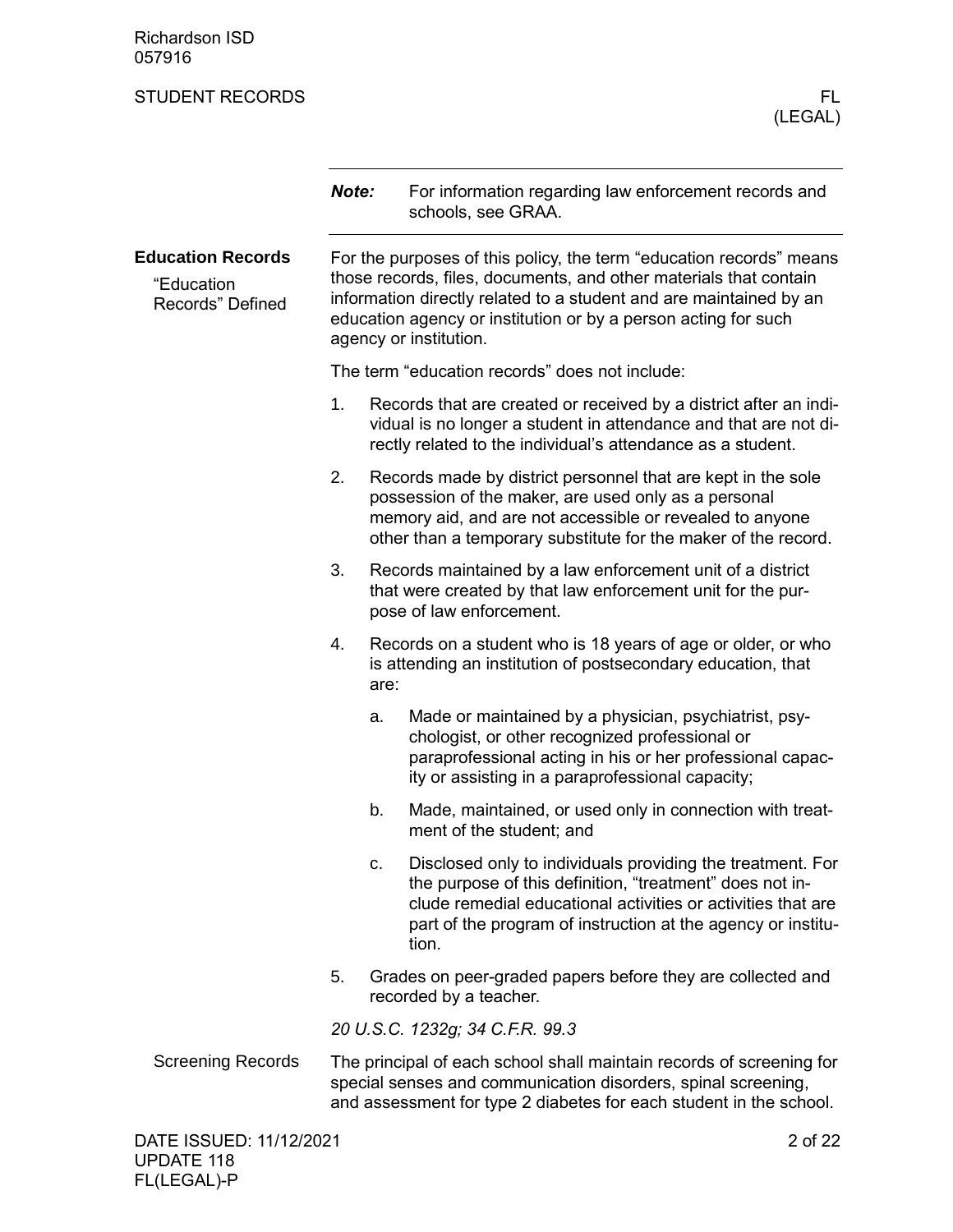<span id="page-2-1"></span><span id="page-2-0"></span>

| <b>Richardson ISD</b><br>057916                       |                                                                                                                                                                                                                                                                                                                                                                                                                                                                                                                                                                                                                              |                |
|-------------------------------------------------------|------------------------------------------------------------------------------------------------------------------------------------------------------------------------------------------------------------------------------------------------------------------------------------------------------------------------------------------------------------------------------------------------------------------------------------------------------------------------------------------------------------------------------------------------------------------------------------------------------------------------------|----------------|
| <b>STUDENT RECORDS</b>                                |                                                                                                                                                                                                                                                                                                                                                                                                                                                                                                                                                                                                                              | FL.<br>(LEGAL) |
|                                                       | Records shall be open for inspection by the state or local health<br>department. 20 U.S.C. 1232g; Health and Safety Code 36.006,<br>37.003, 95.004; 25 TAC 37.145(b) [See FFAA]                                                                                                                                                                                                                                                                                                                                                                                                                                              |                |
| Immunization<br>Records                               | A district shall maintain an individual immunization record during<br>the period of attendance for each student admitted. The records<br>shall be open for inspection at all reasonable times by the Texas<br>Education Agency or by representatives of local health depart-<br>ments or the Texas Department of State Health Services. A district<br>shall cooperate with other districts in transferring students' immun-<br>ization records between other schools. Specific approval from stu-<br>dents, parents, or guardians is not required prior to making such<br>record transfers. Education Code 38.002 [See FFAB] |                |
| <b>Medical Records</b>                                | The parent or guardian of a student is entitled to access to the stu-<br>dent's medical records maintained by a district. On request of a<br>student's parent or guardian, a district shall provide a copy of the<br>student's medical records to the parent or guardian. A district may<br>not impose a charge that exceeds the amount authorized by Sec-<br>tion 552.261 of the Government Code [see GBAA]. Education<br>Code 38.0095                                                                                                                                                                                      |                |
| <b>Privacy Rule for</b><br>Non-"Education<br>Records" | To the extent a district is a covered entity under the Health Insur-<br>ance Portability and Accountability Act (HIPAA), the district must<br>comply with the Privacy Rule, 45 C.F.R. Part 164, with respect to<br>protected health information that is not an education record.<br>45 C.F.R. 160.103, 164.501 [See CRD]                                                                                                                                                                                                                                                                                                     |                |
| Food Allergy<br>Information                           | Information regarding a child's food allergy, regardless of how it is<br>received by the school or school district, shall be retained in the<br>child's student records but may not be placed in the health record<br>maintained for the child by the district.                                                                                                                                                                                                                                                                                                                                                              |                |
| Exceptions                                            | If the school receives documentation of a food allergy from a physi-<br>cian, that documentation shall be placed in the health record main-<br>tained for the child by the district.                                                                                                                                                                                                                                                                                                                                                                                                                                         |                |
|                                                       | A registered nurse may enter appropriate notes about a child's<br>possible food allergy in the health record maintained for the child<br>by the district, including a notation that the child's student records<br>indicate that a parent has notified the district of the child's possible<br>food allergy. [See FD]                                                                                                                                                                                                                                                                                                        |                |
|                                                       | Education Code $25.0022(d)$ –(f)                                                                                                                                                                                                                                                                                                                                                                                                                                                                                                                                                                                             |                |
| Assessment<br>Instruments                             | The results of individual student performance on basic skills as-<br>sessment instruments or other achievement tests administered by<br>a district are confidential and may be made available only to the<br>student, the student's parent or guardian, and to the school per-<br>sonnel directly involved with the student's educational program.                                                                                                                                                                                                                                                                           |                |
| DATE ISSUED: 11/12/2021<br><b>UPDATE 118</b>          |                                                                                                                                                                                                                                                                                                                                                                                                                                                                                                                                                                                                                              | 3 of 22        |

<span id="page-2-3"></span><span id="page-2-2"></span>FL(LEGAL)-P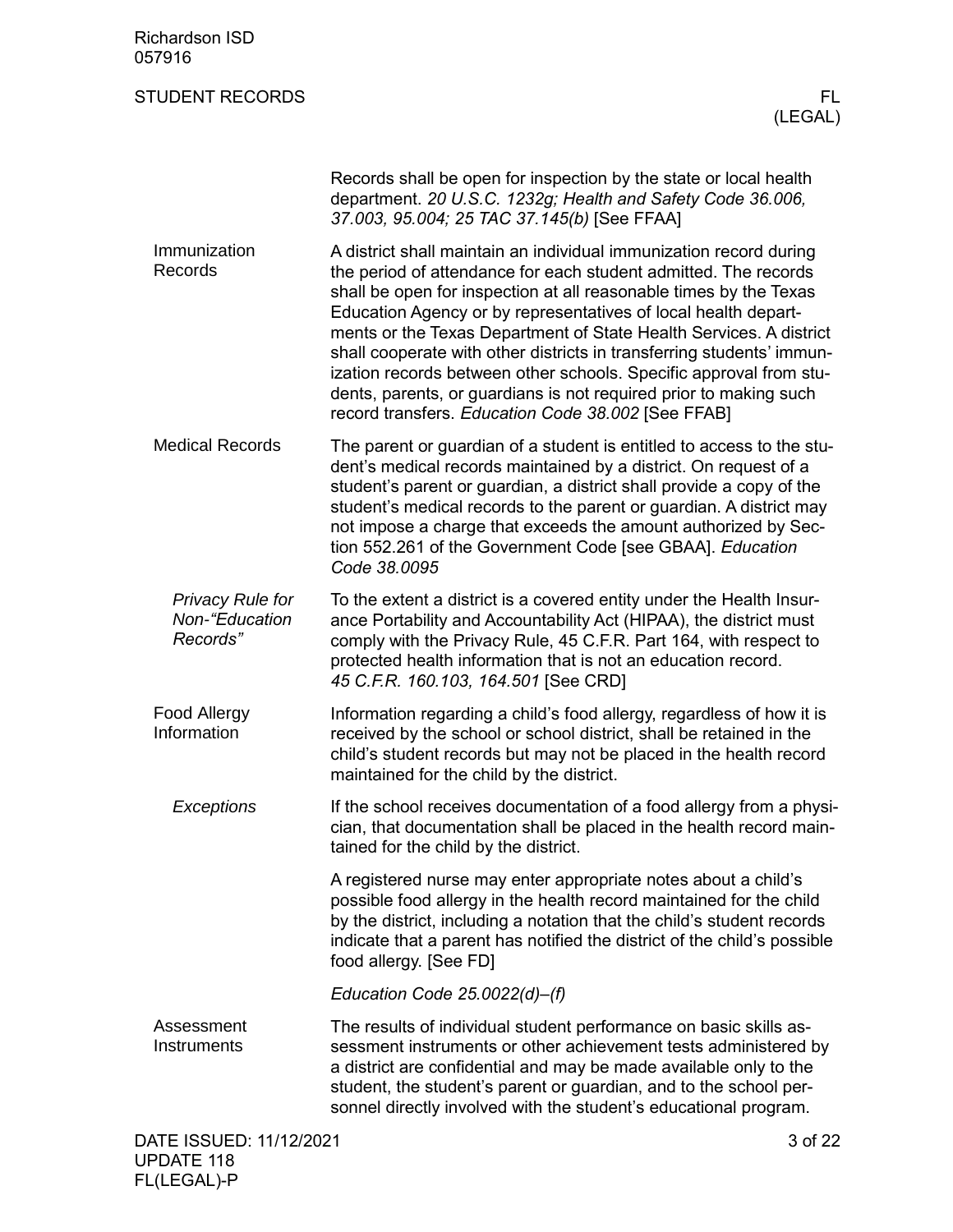<span id="page-3-1"></span><span id="page-3-0"></span>

|                                                     | However, overall student performance data shall be aggregated by<br>ethnicity, sex, grade level, subject area, campus, and district, and<br>made available to the public, with appropriate interpretations, at<br>regularly scheduled board meetings. The information may not con-<br>tain the names of individual students or teachers. Education Code<br>39.030(b) [See EKB]                                                                                                                                                                                                                                                                                                                                                                 |  |  |  |  |
|-----------------------------------------------------|------------------------------------------------------------------------------------------------------------------------------------------------------------------------------------------------------------------------------------------------------------------------------------------------------------------------------------------------------------------------------------------------------------------------------------------------------------------------------------------------------------------------------------------------------------------------------------------------------------------------------------------------------------------------------------------------------------------------------------------------|--|--|--|--|
| Academic<br>Achievement<br>Record (Grades 9-<br>12) | Following guidelines developed by the commissioner of education,<br>a district must use an academic achievement record (transcript)<br>form that includes student demographics, school data, student<br>data, and the record of courses and credits earned. The academic<br>achievement record shall serve as the academic record for each<br>student and must be maintained permanently by the district. A dis-<br>trict must ensure that copies of the record are made available for a<br>student transferring from one district to another. To ensure appro-<br>priate placement of a transfer student, a district must respond<br>promptly to each request for student records from a receiving dis-<br>trict. 19 TAC 74.5(b)-(c) [See EI] |  |  |  |  |
| <b>Enrollment Records</b>                           | If a parent or other person with legal control of a child enrolls the<br>child in a district school, the parent or other person, or the school<br>district in which the child most recently attended school, shall fur-<br>nish to the district all of the following:                                                                                                                                                                                                                                                                                                                                                                                                                                                                          |  |  |  |  |
|                                                     | 1.<br>The child's birth certificate, or another document suitable as<br>proof of the child's identity as defined by the commissioner in<br>the Student Attendance Accounting Handbook.                                                                                                                                                                                                                                                                                                                                                                                                                                                                                                                                                         |  |  |  |  |
|                                                     | A copy of the child's records from the school the child most<br>2.<br>recently attended if he or she was previously enrolled in a<br>school in Texas or in another state.                                                                                                                                                                                                                                                                                                                                                                                                                                                                                                                                                                      |  |  |  |  |
|                                                     | Education Code 25.002(a)                                                                                                                                                                                                                                                                                                                                                                                                                                                                                                                                                                                                                                                                                                                       |  |  |  |  |
|                                                     | A district must furnish information under items 1 and 2 not later<br>than the tenth working day after the date the district receives a re-<br>quest for the information.                                                                                                                                                                                                                                                                                                                                                                                                                                                                                                                                                                       |  |  |  |  |
|                                                     | If a parent or other person with legal control of a child under a court<br>order requests that a district transfer a child's student records, the<br>district to which the request is made shall notify the parent or other<br>person as soon as practicable that the parent or other person may<br>request and receive an unofficial copy of the records for delivery in<br>person to a school in another district.                                                                                                                                                                                                                                                                                                                           |  |  |  |  |
|                                                     | Education Code 25.002(a-1) [See FD]                                                                                                                                                                                                                                                                                                                                                                                                                                                                                                                                                                                                                                                                                                            |  |  |  |  |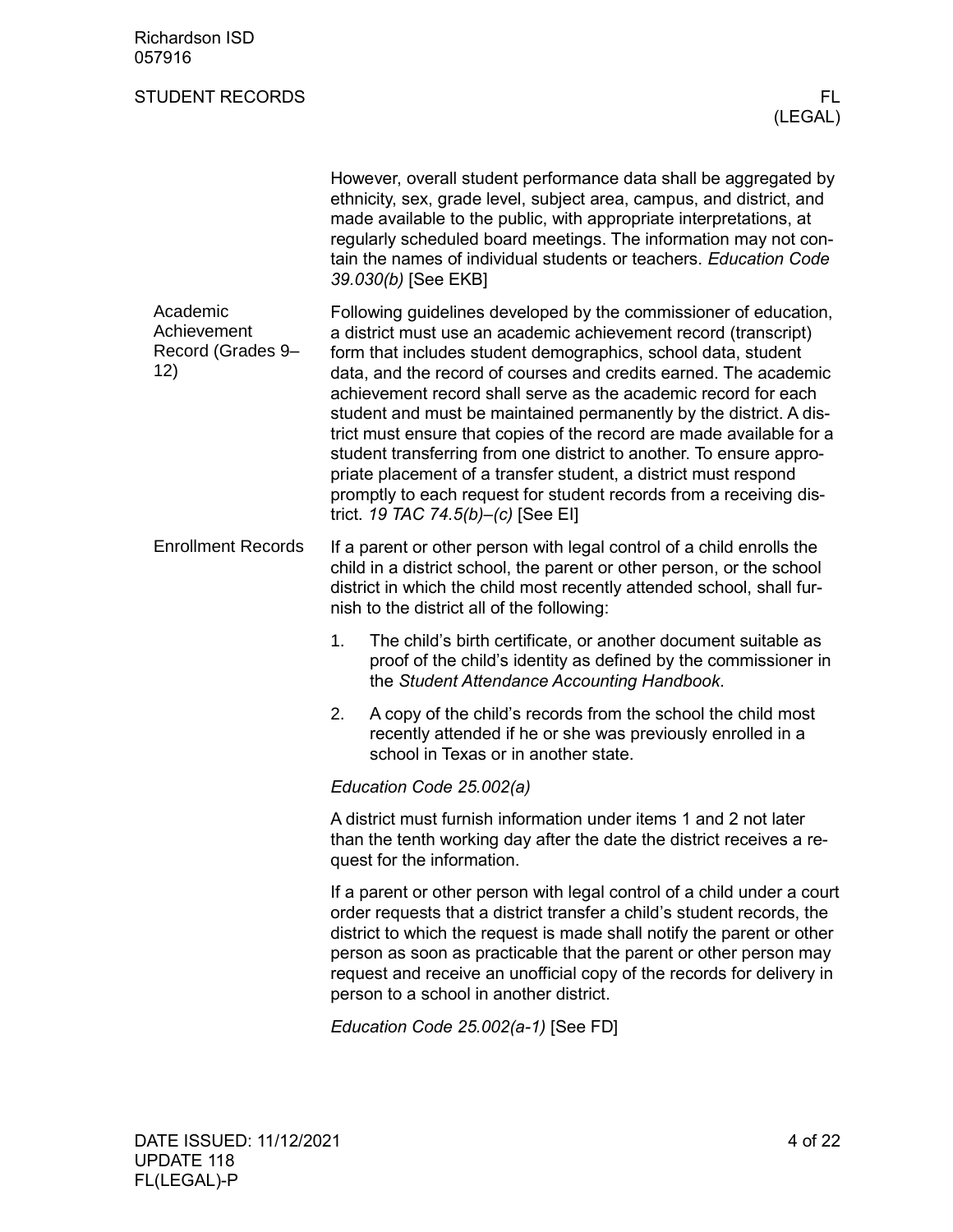<span id="page-4-1"></span><span id="page-4-0"></span>

| Access, Disclosure,                                                          |                                                                                                                                                                                                                                                                                                                                    | "Attendance" includes, but is not limited to:                                                                                                                                                                                                                                                                                                                                                                            |         |
|------------------------------------------------------------------------------|------------------------------------------------------------------------------------------------------------------------------------------------------------------------------------------------------------------------------------------------------------------------------------------------------------------------------------|--------------------------------------------------------------------------------------------------------------------------------------------------------------------------------------------------------------------------------------------------------------------------------------------------------------------------------------------------------------------------------------------------------------------------|---------|
| and Amendment<br>Access to<br><b>Education Records</b><br><b>Definitions</b> | 1.                                                                                                                                                                                                                                                                                                                                 | Attendance in person or by paper correspondence, videocon-<br>ference, satellite, internet, or other electronic information and<br>telecommunications technologies for students who are not<br>physically present in the classroom; and                                                                                                                                                                                  |         |
| Attendance                                                                   | 2.                                                                                                                                                                                                                                                                                                                                 | The period during which a person is working under a work-<br>study program.                                                                                                                                                                                                                                                                                                                                              |         |
| Authorized<br>Representative                                                 | grams.                                                                                                                                                                                                                                                                                                                             | "Authorized representative" means any entity or individual desig-<br>nated by a state or local educational authority or an agency<br>headed by an official listed in 34 C.F.R. 99.31(a)(3) to conduct-<br>with respect to federal- or state-supported education programs-<br>any audit, evaluation, or any compliance or enforcement activity in<br>connection with federal legal requirements that relate to these pro- |         |
| <b>Biometric</b><br>Record                                                   |                                                                                                                                                                                                                                                                                                                                    | "Biometric record" means a record of one or more measurable bio-<br>logical or behavioral characteristics that can be used for automated<br>recognition of an individual (e.g., fingerprints, retina and iris pat-<br>terns, voiceprints, DNA sequence, facial characteristics, and hand-<br>writing).                                                                                                                   |         |
| <b>Disclosure</b>                                                            | "Disclosure" means to permit access to or the release, transfer, or<br>other communication of personally identifiable information con-<br>tained in education records by any means, including oral, written,<br>or electronic means, to any party except the party identified as the<br>party that provided or created the record. |                                                                                                                                                                                                                                                                                                                                                                                                                          |         |
| Education<br>Program                                                         |                                                                                                                                                                                                                                                                                                                                    | "Education program" means any program that is principally en-<br>gaged in the provision of education, including, but not limited to,<br>early childhood education, elementary and secondary education,<br>postsecondary education, special education, job training, career<br>and technical education, and adult education, and any program<br>that is administered by an educational agency or institution.             |         |
| Parent                                                                       |                                                                                                                                                                                                                                                                                                                                    | "Parent" includes a natural parent, a guardian, or an individual act-<br>ing as a parent in the absence of a parent or guardian.                                                                                                                                                                                                                                                                                         |         |
| Personally                                                                   | "Personally identifiable information" includes, but is not limited to:                                                                                                                                                                                                                                                             |                                                                                                                                                                                                                                                                                                                                                                                                                          |         |
| Identifiable<br>Information                                                  | 1.                                                                                                                                                                                                                                                                                                                                 | The student's name;                                                                                                                                                                                                                                                                                                                                                                                                      |         |
|                                                                              | 2.                                                                                                                                                                                                                                                                                                                                 | The name of the student's parent or other family members;                                                                                                                                                                                                                                                                                                                                                                |         |
|                                                                              | 3.                                                                                                                                                                                                                                                                                                                                 | The address of the student or student's family;                                                                                                                                                                                                                                                                                                                                                                          |         |
|                                                                              | 4.                                                                                                                                                                                                                                                                                                                                 | A personal identifier, such as the student's social security<br>number, student number, or biometric record;                                                                                                                                                                                                                                                                                                             |         |
|                                                                              | 5.                                                                                                                                                                                                                                                                                                                                 | Other indirect identifiers, such as the student's date of birth,<br>place of birth, and mother's maiden name;                                                                                                                                                                                                                                                                                                            |         |
| DATE ISSUED: 11/12/2021                                                      |                                                                                                                                                                                                                                                                                                                                    |                                                                                                                                                                                                                                                                                                                                                                                                                          | 5 of 22 |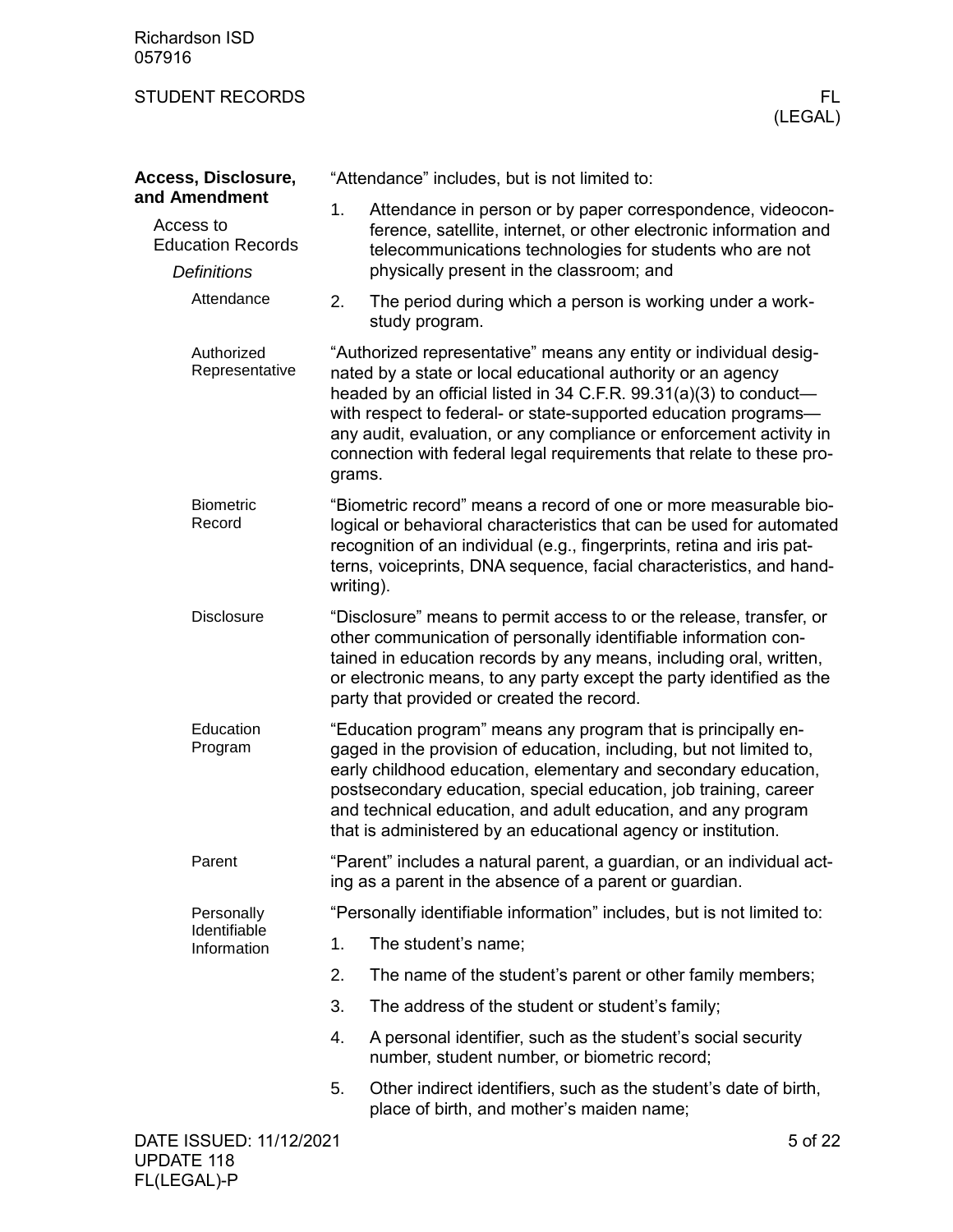|                                    | 6.                                                                                                                                                                                                                                                                                   | Other information that, alone or in combination, is linked or<br>linkable to a specific student that would allow a reasonable<br>person in the school community, who does not have personal<br>knowledge of the relevant circumstances, to identify the stu-<br>dent with reasonable certainty; or                                                                                                                                                                                                                                                             |  |  |  |  |
|------------------------------------|--------------------------------------------------------------------------------------------------------------------------------------------------------------------------------------------------------------------------------------------------------------------------------------|----------------------------------------------------------------------------------------------------------------------------------------------------------------------------------------------------------------------------------------------------------------------------------------------------------------------------------------------------------------------------------------------------------------------------------------------------------------------------------------------------------------------------------------------------------------|--|--|--|--|
|                                    | 7.                                                                                                                                                                                                                                                                                   | Information requested by a person who the district reasonably<br>believes knows the identity of the student to whom the educa-<br>tion record relates.                                                                                                                                                                                                                                                                                                                                                                                                         |  |  |  |  |
| Record                             | "Record" means any information recorded in any way, including,<br>but not limited to, handwriting, print, computer media, video or au-<br>dio tape, film, microfilm, and microfiche.                                                                                                 |                                                                                                                                                                                                                                                                                                                                                                                                                                                                                                                                                                |  |  |  |  |
|                                    |                                                                                                                                                                                                                                                                                      | 34 C.F.R. 99.3                                                                                                                                                                                                                                                                                                                                                                                                                                                                                                                                                 |  |  |  |  |
| Signed and<br><b>Dated Written</b> |                                                                                                                                                                                                                                                                                      | "Signed and dated written consent" may include a record and sig-<br>nature in electronic form that:                                                                                                                                                                                                                                                                                                                                                                                                                                                            |  |  |  |  |
| Consent                            | 1.                                                                                                                                                                                                                                                                                   | Identifies and authenticates a particular person as the source<br>of the electronic consent; and                                                                                                                                                                                                                                                                                                                                                                                                                                                               |  |  |  |  |
|                                    | 2.                                                                                                                                                                                                                                                                                   | Indicates such person's approval of the information contained<br>in the electronic consent.                                                                                                                                                                                                                                                                                                                                                                                                                                                                    |  |  |  |  |
|                                    | 34 C.F.R. 99.30(d)                                                                                                                                                                                                                                                                   |                                                                                                                                                                                                                                                                                                                                                                                                                                                                                                                                                                |  |  |  |  |
| Access by<br>Parents               | A district shall presume that a parent has authority to inspect and<br>review the student's records unless it has been provided with evi-<br>dence that there is a court order, state statute, or legally binding<br>document that specifically revokes these rights. 34 C.F.R. 99.4 |                                                                                                                                                                                                                                                                                                                                                                                                                                                                                                                                                                |  |  |  |  |
|                                    |                                                                                                                                                                                                                                                                                      | A court may order the custodian of records to delete all references<br>in a child's records to the place of residence of either party ap-<br>pointed as conservator before their release to another party ap-<br>pointed as conservator. Family Code 153.012                                                                                                                                                                                                                                                                                                   |  |  |  |  |
|                                    |                                                                                                                                                                                                                                                                                      | A parent is entitled to access to all written records of a district con-<br>cerning the parent's child, including attendance records, test<br>scores, grades, disciplinary records, counseling records, psycho-<br>logical records, applications for admission, health and immuniza-<br>tion information, teacher and school counselor evaluations, reports<br>of behavioral patterns, and records relating to assistance provided<br>for learning difficulties, including information collected regarding<br>any intervention strategies used with the child. |  |  |  |  |
|                                    |                                                                                                                                                                                                                                                                                      | "Intervention strategy" means a strategy in a multi-tiered system of<br>supports that is above the level of intervention generally used in<br>that system with all children. The term includes response to inter-<br>vention and other early intervening strategies.                                                                                                                                                                                                                                                                                           |  |  |  |  |
|                                    |                                                                                                                                                                                                                                                                                      |                                                                                                                                                                                                                                                                                                                                                                                                                                                                                                                                                                |  |  |  |  |

*Education Code 26.004*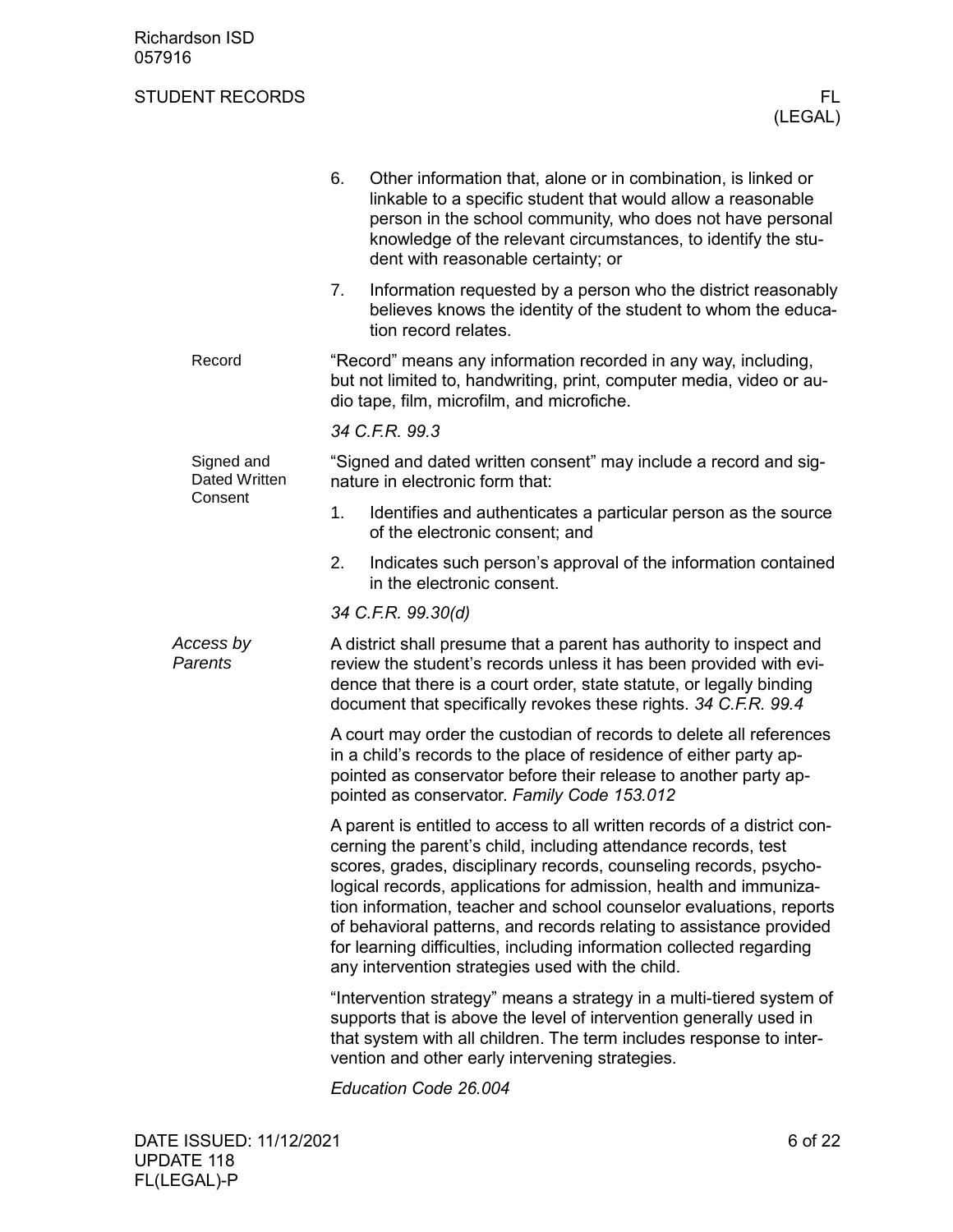|                               | When a student becomes an eligible student, the rights accorded<br>to, and consent required of, parents under this part transfer from<br>the parents to the student. A district may disclose to a parent with-<br>out the prior written consent of an eligible student if the disclosure<br>is to the parent of the student who is a minor or who is a depend-<br>ent for tax purposes or the disclosure is in connection with a health<br>or safety emergency. 34 C.F.R. 99.5, .10, .31(a)(8), (a)(10), .36 |
|-------------------------------|--------------------------------------------------------------------------------------------------------------------------------------------------------------------------------------------------------------------------------------------------------------------------------------------------------------------------------------------------------------------------------------------------------------------------------------------------------------------------------------------------------------|
| Access by<br><b>Student</b>   | Whenever a student has attained 18 years of age or is attending<br>an institution of postsecondary education, the rights accorded to,<br>and consent required of, parents transfer from the parents to the<br>student.                                                                                                                                                                                                                                                                                       |
|                               | Nothing in this section prevents a district from disclosing education<br>records, or personally identifiable information from education rec-<br>ords, to a parent without prior written consent of an eligible student<br>if the disclosure meets the conditions in 34 C.F.R. 99.31(a), includ-<br>ing if the student is a dependent for tax purposes or in the case of<br>a health or safety emergency.                                                                                                     |
|                               | 34 C.F.R. 99.5                                                                                                                                                                                                                                                                                                                                                                                                                                                                                               |
|                               | If the education records of a student contain information on more<br>than one student, the parent or eligible student may inspect and re-<br>view or be informed of only the specific information about that stu-<br>dent. 34 C.F.R. 99.12(a)                                                                                                                                                                                                                                                                |
| <b>Access by Others</b>       | Personally identifiable information in education records shall not be<br>released without the written consent of the student's parents, ex-<br>cept to the following.                                                                                                                                                                                                                                                                                                                                        |
| 1. School<br><b>Officials</b> | School officials, including teachers, who have legitimate educa-<br>tional interests.                                                                                                                                                                                                                                                                                                                                                                                                                        |
|                               | A contractor, consultant, volunteer, or other party to whom a district<br>has outsourced institutional services or functions may be consid-<br>ered a school official under this paragraph provided that the out-<br>side party:                                                                                                                                                                                                                                                                             |
|                               | Performs an institutional service or function for which the dis-<br>1.<br>trict would otherwise use employees;                                                                                                                                                                                                                                                                                                                                                                                               |
|                               | 2.<br>Is under the direct control of the district with respect to the<br>use and maintenance of education records; and                                                                                                                                                                                                                                                                                                                                                                                       |
|                               | Is subject to the requirements of 34 C.F.R. 99.33(a) governing<br>3.<br>the use and redisclosure of personally identifiable information<br>from education records.                                                                                                                                                                                                                                                                                                                                           |
|                               | A district must use reasonable methods to ensure that school offi-<br>cials obtain access to only those education records in which they                                                                                                                                                                                                                                                                                                                                                                      |
|                               |                                                                                                                                                                                                                                                                                                                                                                                                                                                                                                              |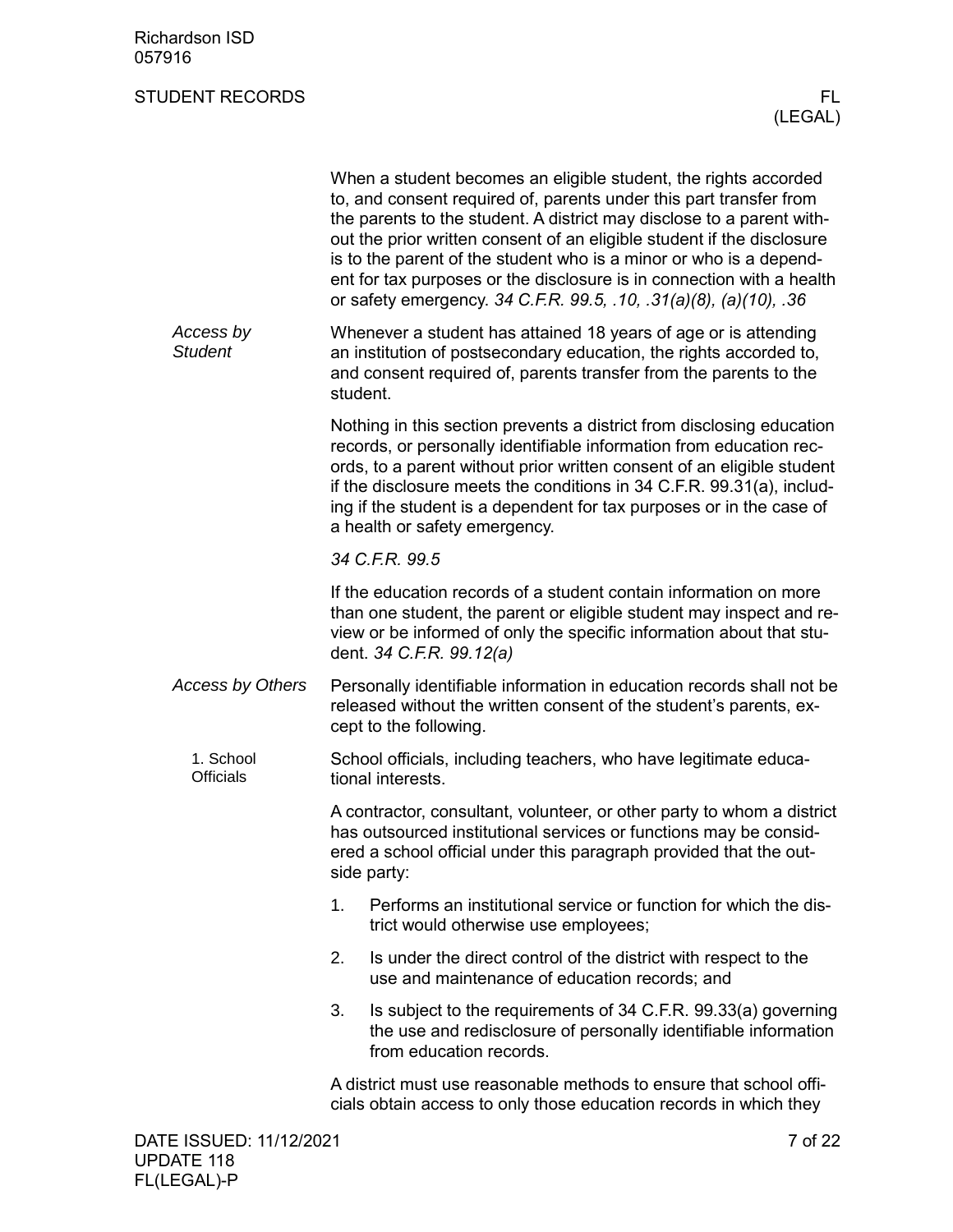|                                                |                                                                                                                                                                                                                                                                                                                                                                       |    | have legitimate educational interests. A district that does not use<br>physical or technological access controls must ensure that its ad-<br>ministrative policy for controlling access to education records is ef-<br>fective and that it remains in compliance with the legitimate educa-<br>tional interest requirement.                                                                                                                                                                           |  |
|------------------------------------------------|-----------------------------------------------------------------------------------------------------------------------------------------------------------------------------------------------------------------------------------------------------------------------------------------------------------------------------------------------------------------------|----|-------------------------------------------------------------------------------------------------------------------------------------------------------------------------------------------------------------------------------------------------------------------------------------------------------------------------------------------------------------------------------------------------------------------------------------------------------------------------------------------------------|--|
|                                                |                                                                                                                                                                                                                                                                                                                                                                       |    | 34 C.F.R. 99.31, .36                                                                                                                                                                                                                                                                                                                                                                                                                                                                                  |  |
|                                                |                                                                                                                                                                                                                                                                                                                                                                       |    | An administrator, nurse, or teacher is entitled to access to a stu-<br>dent's medical records maintained by a district for reasons deter-<br>mined by district policy. Education Code 38.009                                                                                                                                                                                                                                                                                                          |  |
| 2. Officials of<br><b>Other Schools</b>        | Officials of educational agencies or institutions, including officials of<br>another school or institution of postsecondary education in which<br>the student seeks or intends to enroll, or where the student is al-<br>ready enrolled so long as the disclosure is for purposes related to<br>the student's enrollment or transfer, provided that a district shall: |    |                                                                                                                                                                                                                                                                                                                                                                                                                                                                                                       |  |
|                                                | 1.                                                                                                                                                                                                                                                                                                                                                                    |    | Make a reasonable attempt to notify the parent or eligible stu-<br>dent at the last known address of the parent or eligible stu-<br>dent, unless:                                                                                                                                                                                                                                                                                                                                                     |  |
|                                                |                                                                                                                                                                                                                                                                                                                                                                       | a. | The disclosure is initiated by the parent or eligible stu-<br>dent; or                                                                                                                                                                                                                                                                                                                                                                                                                                |  |
|                                                |                                                                                                                                                                                                                                                                                                                                                                       | b. | The annual notification under 34 C.F.R. 99.7 includes a<br>notice that the district forwards education records to<br>other agencies or institutions that have requested the<br>records and in which the student seeks or intends to en-<br>roll or is already enrolled so long as the disclosure is for<br>the purposes related to the student's enrollment or trans-<br>fer;                                                                                                                         |  |
|                                                | 2.                                                                                                                                                                                                                                                                                                                                                                    |    | Give the parent or eligible student, upon request, a copy of<br>the record that was disclosed; and                                                                                                                                                                                                                                                                                                                                                                                                    |  |
|                                                | 3.                                                                                                                                                                                                                                                                                                                                                                    |    | Give the parent or eligible student, upon request, an oppor-<br>tunity for a hearing under 34 C.F.R. Part 99, Subpart C.                                                                                                                                                                                                                                                                                                                                                                              |  |
|                                                |                                                                                                                                                                                                                                                                                                                                                                       |    | 34 C.F.R. 99.31(a)(2), .34                                                                                                                                                                                                                                                                                                                                                                                                                                                                            |  |
| 3. Authorized<br>Government<br>Representatives |                                                                                                                                                                                                                                                                                                                                                                       |    | Authorized representatives of the officials or agencies headed by<br>the Comptroller General of the United States, the Attorney General<br>of the United States, the Secretary of Education, or state and local<br>educational authorities who require access to student or other rec-<br>ords necessary in connection with the audit and evaluation of fed-<br>eral- or state-supported education programs or in connection with<br>the enforcement of or compliance with federal legal requirements |  |

that relate to such programs. *34 C.F.R. 99.35*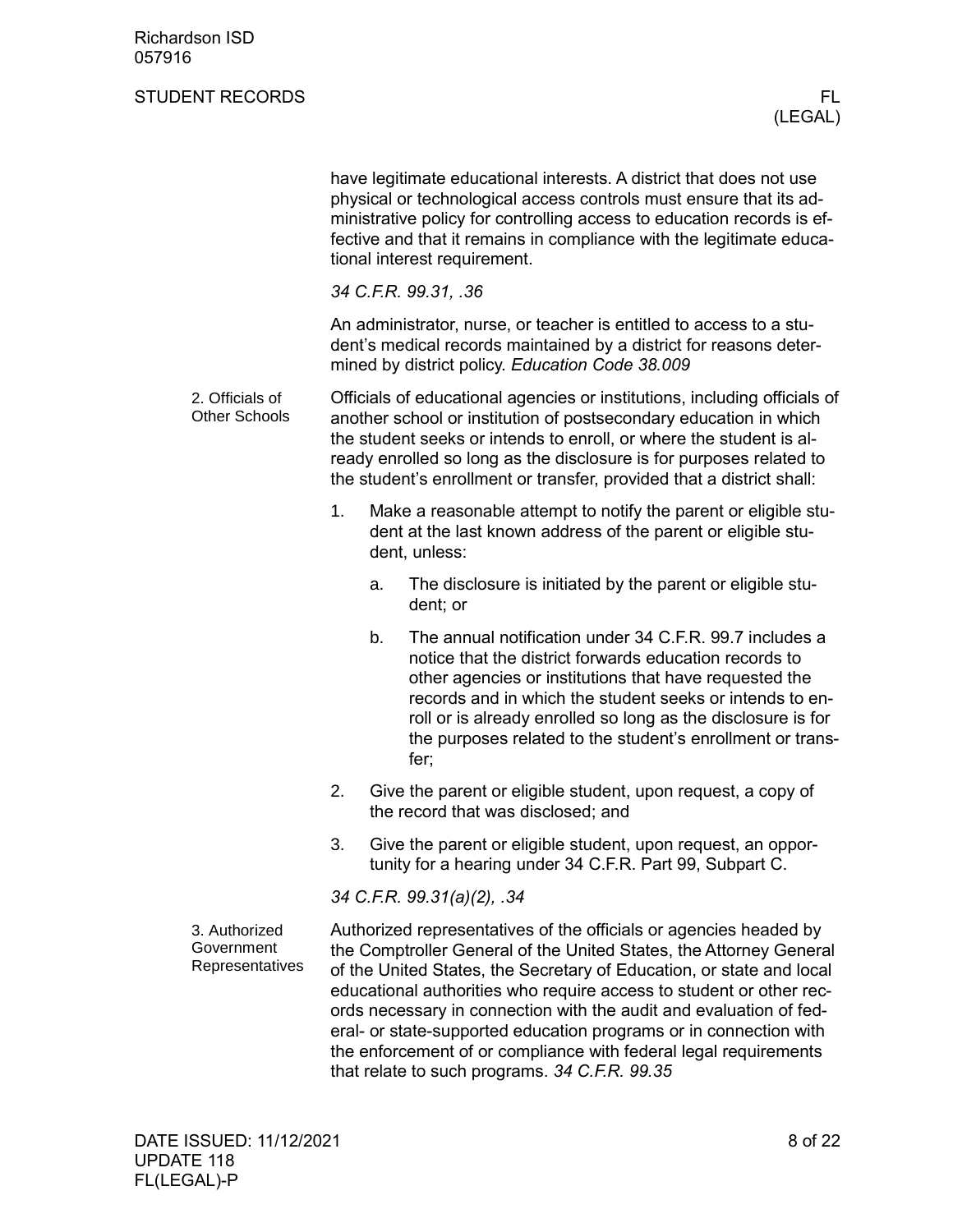|                                                  |            | A district may not refuse to report information concerning a student<br>holding an F, J, or M visa on the basis of the Family Educational<br>Rights and Privacy Act (FERPA) and any regulation implementing<br>FERPA. A district is authorized and required to report information<br>that would ordinarily be protected by FERPA only to the extent re-<br>quired by 8 U.S.C. 1372, 8 C.F.R. 214.3(g), or any corresponding<br>regulation. 8 U.S.C. 1372(c)(2); 8 C.F.R. 214.1(h)                                                                                                                         |         |
|--------------------------------------------------|------------|-----------------------------------------------------------------------------------------------------------------------------------------------------------------------------------------------------------------------------------------------------------------------------------------------------------------------------------------------------------------------------------------------------------------------------------------------------------------------------------------------------------------------------------------------------------------------------------------------------------|---------|
| 4. Financial Aid<br>Personnel                    |            | Personnel involved with a student's application for, or receipt of, fi-<br>nancial aid. 34 C.F.R. 99.31(a)(4)(i)                                                                                                                                                                                                                                                                                                                                                                                                                                                                                          |         |
| 5. Juvenile<br><b>Justice Officials</b>          |            | State and local officials to whom such information is specifically al-<br>lowed to be reported or disclosed by state statute if:                                                                                                                                                                                                                                                                                                                                                                                                                                                                          |         |
|                                                  | 1.         | The allowed reporting or disclosure concerns the juvenile jus-<br>tice system and its ability to effectively serve, prior to adjudi-<br>cation, the student whose records are released; and                                                                                                                                                                                                                                                                                                                                                                                                               |         |
|                                                  | 2.         | The officials and authorities to whom such information is dis-<br>closed certify in writing to the district that the information will<br>not be disclosed to any other party except as provided under<br>state law without the prior written consent of the parent of the<br>student.                                                                                                                                                                                                                                                                                                                     |         |
|                                                  |            | 34 C.F.R. 99.31(a)(5)(i), .38                                                                                                                                                                                                                                                                                                                                                                                                                                                                                                                                                                             |         |
|                                                  |            | A school district superintendent or the superintendent's designee<br>shall disclose information contained in a student's educational rec-<br>ords to a juvenile service provider as required by Family Code<br>58.0051 [see GRAC]. Education Code 37.084(a)                                                                                                                                                                                                                                                                                                                                               |         |
| 6. Organizations<br>Conducting<br><b>Studies</b> |            | Organizations conducting studies for, or on behalf of, districts for<br>the purpose of developing, validating, or administering predictive<br>tests, administering student aid programs, and improving instruc-<br>tion. Such studies must be conducted so that personal identifica-<br>tion of students and their parents will not be revealed to persons<br>other than authorized personnel of the organizations conducting<br>the studies who have legitimate interests in the information. Such<br>information must be destroyed when no longer needed for the orig-<br>inal purposes of the studies. |         |
|                                                  | tion that: | The district must enter into a written agreement with the organiza-                                                                                                                                                                                                                                                                                                                                                                                                                                                                                                                                       |         |
|                                                  | 1.         | Specifies the purpose, scope, and duration of the study or<br>studies and the information to be disclosed;                                                                                                                                                                                                                                                                                                                                                                                                                                                                                                |         |
|                                                  | 2.         | Requires the organization to use personally identifiable infor-<br>mation from education records only to meet the purpose or<br>purposes of the study as stated in the written agreement;                                                                                                                                                                                                                                                                                                                                                                                                                 |         |
| DATE ISSUED: 11/12/2021                          |            |                                                                                                                                                                                                                                                                                                                                                                                                                                                                                                                                                                                                           | 9 of 22 |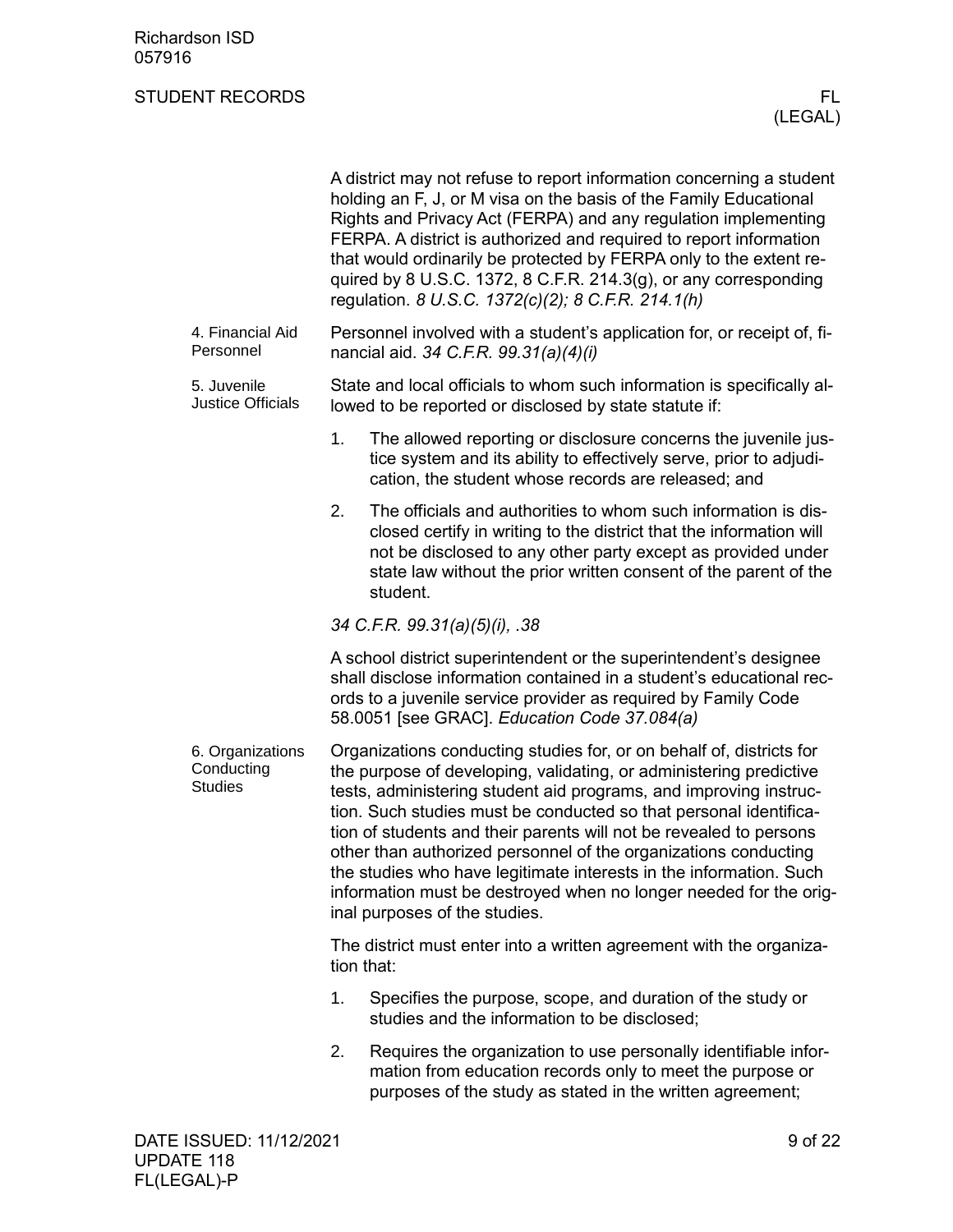|                                     | 3. | Requires the organization to conduct the study in a manner<br>that does not permit personal identification of parents and stu-<br>dents, as defined in this part, by anyone other than represent-<br>atives of the organization with legitimate interests; and                                                                                                                                                                                                                                                                                                                                                                                                                                                                                                                                                                                 |
|-------------------------------------|----|------------------------------------------------------------------------------------------------------------------------------------------------------------------------------------------------------------------------------------------------------------------------------------------------------------------------------------------------------------------------------------------------------------------------------------------------------------------------------------------------------------------------------------------------------------------------------------------------------------------------------------------------------------------------------------------------------------------------------------------------------------------------------------------------------------------------------------------------|
|                                     | 4. | Requires the organization to destroy all personally identifiable<br>information when the information is no longer needed for the<br>purposes for which the study was conducted and specifies the<br>time period in which the information must be destroyed.                                                                                                                                                                                                                                                                                                                                                                                                                                                                                                                                                                                    |
|                                     |    | A district that enters into an agreement with an organization con-<br>ducting a study may redisclose personally identifiable information<br>from education records on behalf of educational agencies and insti-<br>tutions that disclosed the information to the district in accordance<br>with the requirements of 34 C.F.R. 99.33(b).                                                                                                                                                                                                                                                                                                                                                                                                                                                                                                        |
|                                     |    | A district is not required to initiate a study or agree with or endorse<br>the conclusions or results of the study.                                                                                                                                                                                                                                                                                                                                                                                                                                                                                                                                                                                                                                                                                                                            |
|                                     |    | 34 C.F.R. 99.31(a)(6)                                                                                                                                                                                                                                                                                                                                                                                                                                                                                                                                                                                                                                                                                                                                                                                                                          |
| 7. Accrediting<br>Organizations     |    | Accrediting organizations to carry out their accrediting functions. 34<br>C.F.R. 99.31(a)(7)                                                                                                                                                                                                                                                                                                                                                                                                                                                                                                                                                                                                                                                                                                                                                   |
| 8. Health or<br>Safety<br>Emergency |    | Appropriate parties, including the student's parents, in connection<br>with an emergency if the knowledge of the information is necessary<br>to protect the health or safety of the student or other individuals.                                                                                                                                                                                                                                                                                                                                                                                                                                                                                                                                                                                                                              |
|                                     |    | In making a determination, a district may take into account the to-<br>tality of the circumstances pertaining to a threat to the health or<br>safety of a student or other individuals. If the district determines<br>that there is an articulable and significant threat to the health or<br>safety of a student or other individuals, it may disclose information<br>from education records to any person whose knowledge of the in-<br>formation is necessary to protect the health or safety of the student<br>or other individuals. If, based on the information available at the<br>time of the determination, there is a rational basis for the determi-<br>nation, the U.S. Department of Education (ED) will not substitute its<br>judgment for that of the district in evaluating the circumstances and<br>making its determination. |
|                                     |    | 34 C.F.R. 99.31(a)(10), .36                                                                                                                                                                                                                                                                                                                                                                                                                                                                                                                                                                                                                                                                                                                                                                                                                    |
| 9. Agriculture<br>Secretary         |    | The Secretary of Agriculture, or authorized representative from the<br>Food and Nutrition Service, for the purposes of conducting pro-<br>gram monitoring, evaluations, and performance measurements of<br>districts receiving funding or providing benefits of programs author-<br>ized under the National School Lunch Act or the Child Nutrition Act.<br>20 U.S.C. 1232g(b)(1)(K)                                                                                                                                                                                                                                                                                                                                                                                                                                                           |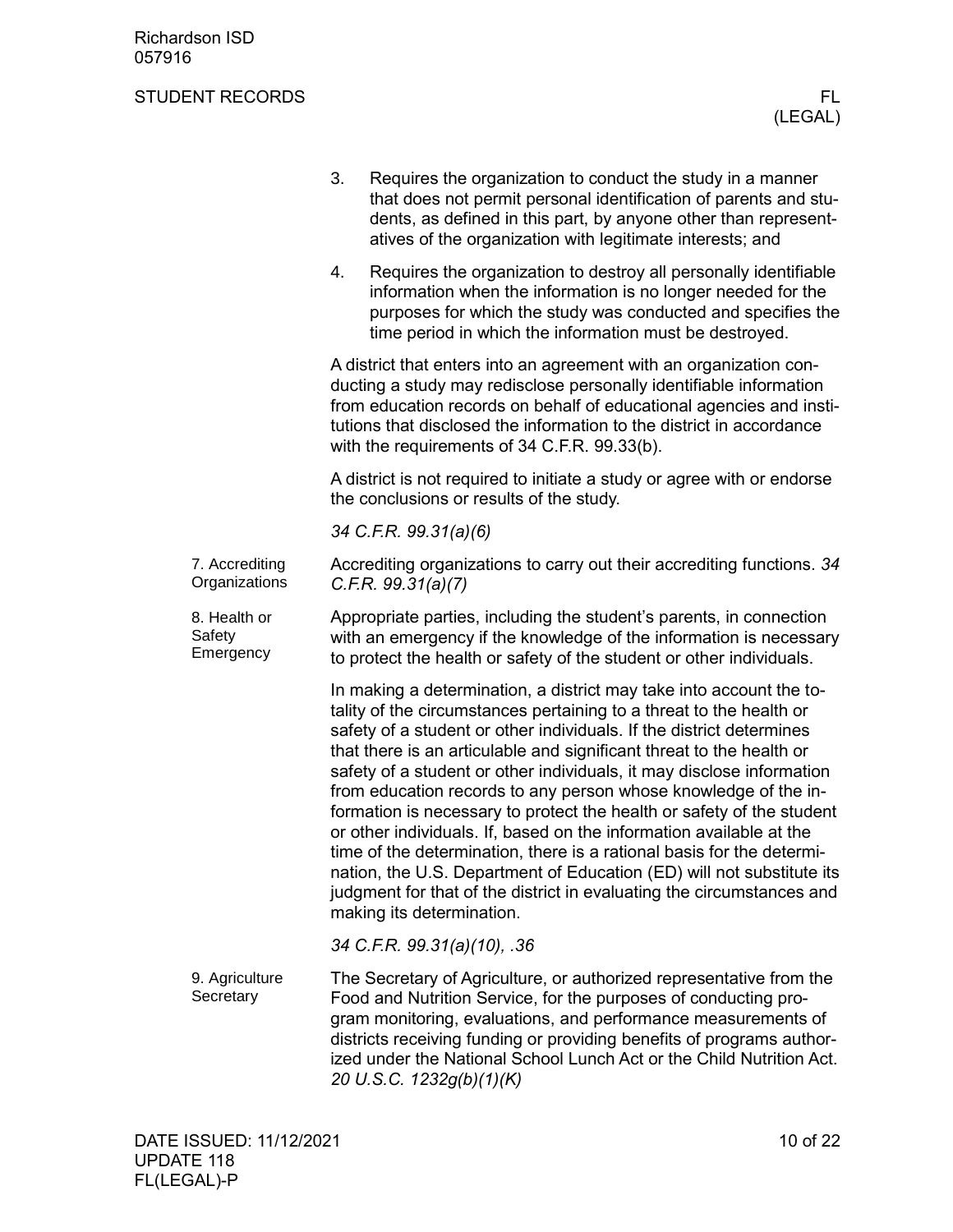<span id="page-10-0"></span>

| 10. Child<br><b>Welfare Agency</b>                            |                                                                                                                                                                                                                                                                                                                                                                                                                                                                              | An agency caseworker or other representative of a state or local<br>child welfare agency who has the right to access a student's case<br>plan when the agency is legally responsible, in accordance with<br>state law, for the care and protection of the student. Records of the<br>student shall not be disclosed by the agency, except to an individ-<br>ual or entity engaged in addressing the student's education needs<br>and authorized by the agency to receive the disclosure. Any subse-<br>quent disclosure must be consistent with state laws applicable to<br>protecting the confidentiality of a student's education records. 20<br>U.S.C. $1232g(b)(1)(L)$ |
|---------------------------------------------------------------|------------------------------------------------------------------------------------------------------------------------------------------------------------------------------------------------------------------------------------------------------------------------------------------------------------------------------------------------------------------------------------------------------------------------------------------------------------------------------|----------------------------------------------------------------------------------------------------------------------------------------------------------------------------------------------------------------------------------------------------------------------------------------------------------------------------------------------------------------------------------------------------------------------------------------------------------------------------------------------------------------------------------------------------------------------------------------------------------------------------------------------------------------------------|
| 11. Directory<br>Information                                  |                                                                                                                                                                                                                                                                                                                                                                                                                                                                              | Any person requesting directory information after a district has<br>given public notice of that definition. [See Directory Information, be-<br>low] 34 C.F.R. 99.37                                                                                                                                                                                                                                                                                                                                                                                                                                                                                                        |
| <b>Written Consent</b>                                        | leased.                                                                                                                                                                                                                                                                                                                                                                                                                                                                      | The parent or eligible student shall provide a signed and dated<br>written consent before a district discloses personally identifiable in-<br>formation from a student's education records to any individual,<br>agency, or organization other than the parent, the student, or those<br>listed above. Such consent shall specify records to be released,<br>the reason for such release, and to whom the records are to be re-                                                                                                                                                                                                                                            |
|                                                               |                                                                                                                                                                                                                                                                                                                                                                                                                                                                              | When a disclosure is made under written consent, if a parent or eli-<br>gible student requests, the district shall provide a copy of the rec-<br>ords disclosed and if the parent of a student who is not an eligible<br>student requests, the district shall provide the student with a copy<br>of the records disclosed.                                                                                                                                                                                                                                                                                                                                                 |
|                                                               |                                                                                                                                                                                                                                                                                                                                                                                                                                                                              | 34 C.F.R. 99.30(c)                                                                                                                                                                                                                                                                                                                                                                                                                                                                                                                                                                                                                                                         |
| Information<br>Collection<br>U.S. ED-Funded<br>Surveys (PPRA) | Under the Protection of Pupil Rights Amendment (PPRA), no stu-<br>dent shall be required, as part of any program funded in whole or in<br>part by the U.S. ED, to submit to a survey, analysis, or evaluation<br>that reveals information concerning the following topics without the<br>prior consent of the student (if the student is an adult or emanci-<br>pated minor), or, in the case of an unemancipated minor, without<br>the prior written consent of the parent: |                                                                                                                                                                                                                                                                                                                                                                                                                                                                                                                                                                                                                                                                            |
|                                                               | 1.                                                                                                                                                                                                                                                                                                                                                                                                                                                                           | Political affiliations or beliefs of the student or the student's<br>parents.                                                                                                                                                                                                                                                                                                                                                                                                                                                                                                                                                                                              |
|                                                               | 2.                                                                                                                                                                                                                                                                                                                                                                                                                                                                           | Mental and psychological problems of the student or the stu-<br>dent's family.                                                                                                                                                                                                                                                                                                                                                                                                                                                                                                                                                                                             |
|                                                               | 3.                                                                                                                                                                                                                                                                                                                                                                                                                                                                           | Sex behavior and attitudes.                                                                                                                                                                                                                                                                                                                                                                                                                                                                                                                                                                                                                                                |
|                                                               | 4.                                                                                                                                                                                                                                                                                                                                                                                                                                                                           | Illegal, anti-social, self-incriminating, and demeaning behav-<br>ior.                                                                                                                                                                                                                                                                                                                                                                                                                                                                                                                                                                                                     |
|                                                               | 5.                                                                                                                                                                                                                                                                                                                                                                                                                                                                           | Critical appraisals of other individuals with whom students<br>have close family relationships.                                                                                                                                                                                                                                                                                                                                                                                                                                                                                                                                                                            |
| DATE ISSUED: 11/12/2021<br>11 of 22                           |                                                                                                                                                                                                                                                                                                                                                                                                                                                                              |                                                                                                                                                                                                                                                                                                                                                                                                                                                                                                                                                                                                                                                                            |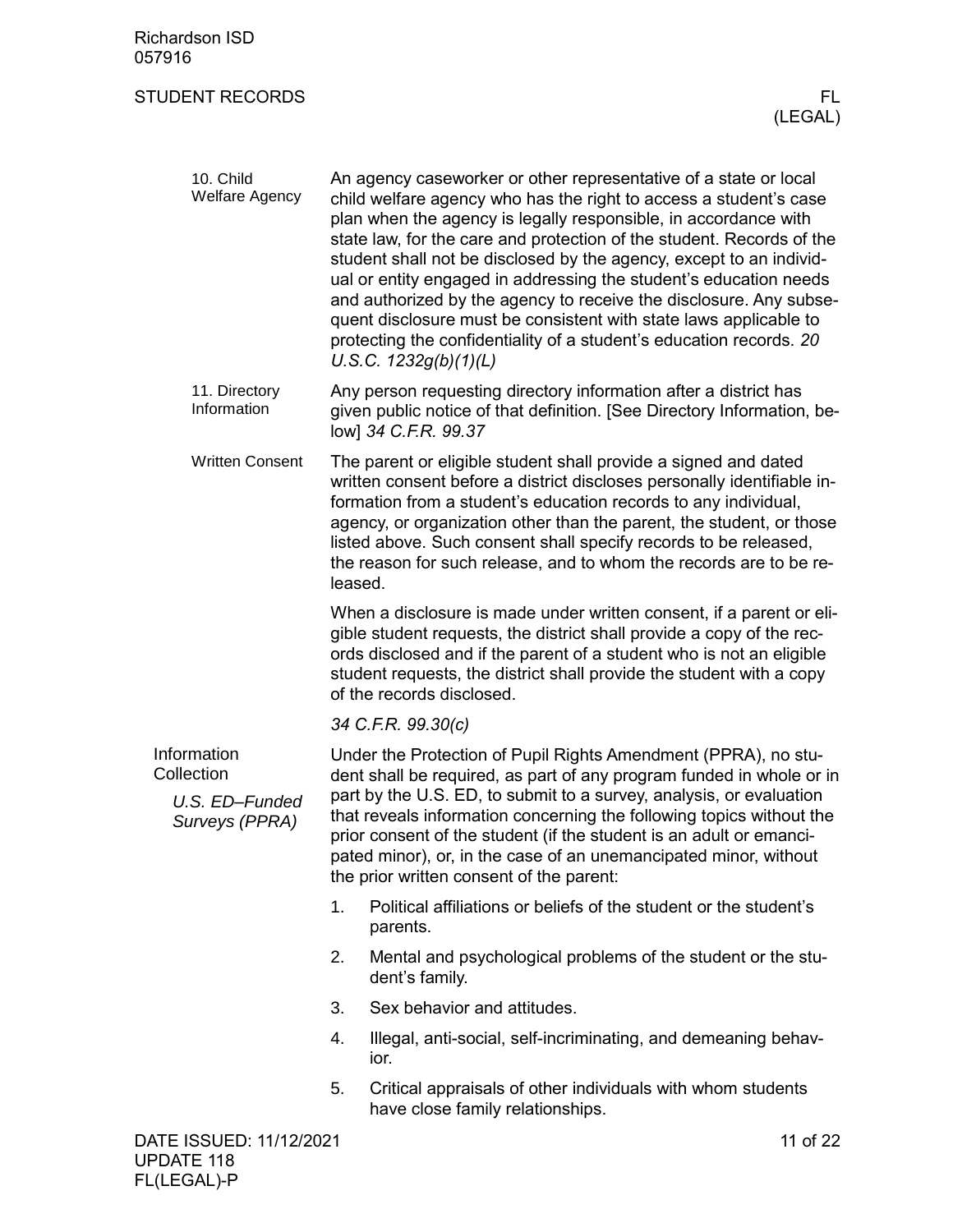<span id="page-11-0"></span>

|                                          | 6.                                                                                                                                                                                                                                                                                                                                                                                                                                                                                                                                                          | Legally recognized privileged or analogous relationships,<br>such as those of lawyers, physicians, and ministers.                                                                                                                                                                                                                                                                              |  |
|------------------------------------------|-------------------------------------------------------------------------------------------------------------------------------------------------------------------------------------------------------------------------------------------------------------------------------------------------------------------------------------------------------------------------------------------------------------------------------------------------------------------------------------------------------------------------------------------------------------|------------------------------------------------------------------------------------------------------------------------------------------------------------------------------------------------------------------------------------------------------------------------------------------------------------------------------------------------------------------------------------------------|--|
|                                          | 7.                                                                                                                                                                                                                                                                                                                                                                                                                                                                                                                                                          | Religious practices, affiliations, or beliefs of the student or stu-<br>dent's parent.                                                                                                                                                                                                                                                                                                         |  |
|                                          | 8.                                                                                                                                                                                                                                                                                                                                                                                                                                                                                                                                                          | Income, other than that required by law to determine eligibility<br>for participation in a program or for receiving financial assis-<br>tance under such program.                                                                                                                                                                                                                              |  |
|                                          |                                                                                                                                                                                                                                                                                                                                                                                                                                                                                                                                                             | 20 U.S.C. 1232h(b)                                                                                                                                                                                                                                                                                                                                                                             |  |
| <b>Funded by Other</b><br><b>Sources</b> |                                                                                                                                                                                                                                                                                                                                                                                                                                                                                                                                                             | Except as provided by 20 U.S.C. 1232h(a) or (b), as a condition of<br>receiving funds from programs funded in whole or in part by the<br>U.S. ED, a district shall develop and adopt policies, in consultation<br>with parents, pursuant to 20 U.S.C. $1232h(c)(1)$ , and provide for<br>parent notification in accordance with 20 U.S.C. 1232h(c)(2). 20<br>U.S.C. $1232h(c)(1)–(4)$ [See EF] |  |
| Subpoenaed<br>Records                    | A district shall release student records in compliance with a judicial<br>order, or pursuant to any lawfully issued subpoena, except when a<br>parent is a party to a court proceeding involving child abuse and<br>neglect (as defined in section 3 of the Child Abuse Prevention and<br>Treatment Act [42 U.S.C. 5101 note]) or dependency matters, and<br>the order is issued in the context of that proceeding, additional no-<br>tice to the parent by the educational agency or institution is not re-<br>quired. 20 U.S.C. 1232g(b)(1)(J), (b)(2)(B) |                                                                                                                                                                                                                                                                                                                                                                                                |  |
|                                          |                                                                                                                                                                                                                                                                                                                                                                                                                                                                                                                                                             | The educational agency or institution may disclose information un-<br>der this section only if the agency or institution makes a reasonable<br>effort to notify the parent or eligible student of the order or sub-<br>poena in advance of compliance, so that the parent or eligible stu-<br>dent may seek protective action, unless the disclosure is in compli-<br>ance with:               |  |
|                                          | 1.                                                                                                                                                                                                                                                                                                                                                                                                                                                                                                                                                          | A federal grand jury subpoena and the court has ordered that<br>the existence or the contents of the subpoena or the infor-<br>mation furnished in response to the subpoena not be dis-<br>closed;                                                                                                                                                                                             |  |
|                                          | 2.                                                                                                                                                                                                                                                                                                                                                                                                                                                                                                                                                          | Any other subpoena issued for a law enforcement purpose<br>and the court or other issuing agency has ordered that the ex-<br>istence or the contents of the subpoena or the information fur-<br>nished in response to the subpoena not be disclosed; or                                                                                                                                        |  |
|                                          | 3.                                                                                                                                                                                                                                                                                                                                                                                                                                                                                                                                                          | An ex parte court order obtained by the United States attor-<br>ney general (or designee not lower than an assistant attorney<br>general) concerning investigations or prosecutions of an of-<br>fense listed in 18 U.S.C. $2332b(g)(5)(B)$ or an act of domestic<br>or international terrorism as defined in 18 U.S.C. 2331.                                                                  |  |
| DATE ISSUED: 11/12/2021                  |                                                                                                                                                                                                                                                                                                                                                                                                                                                                                                                                                             | 12 of 22                                                                                                                                                                                                                                                                                                                                                                                       |  |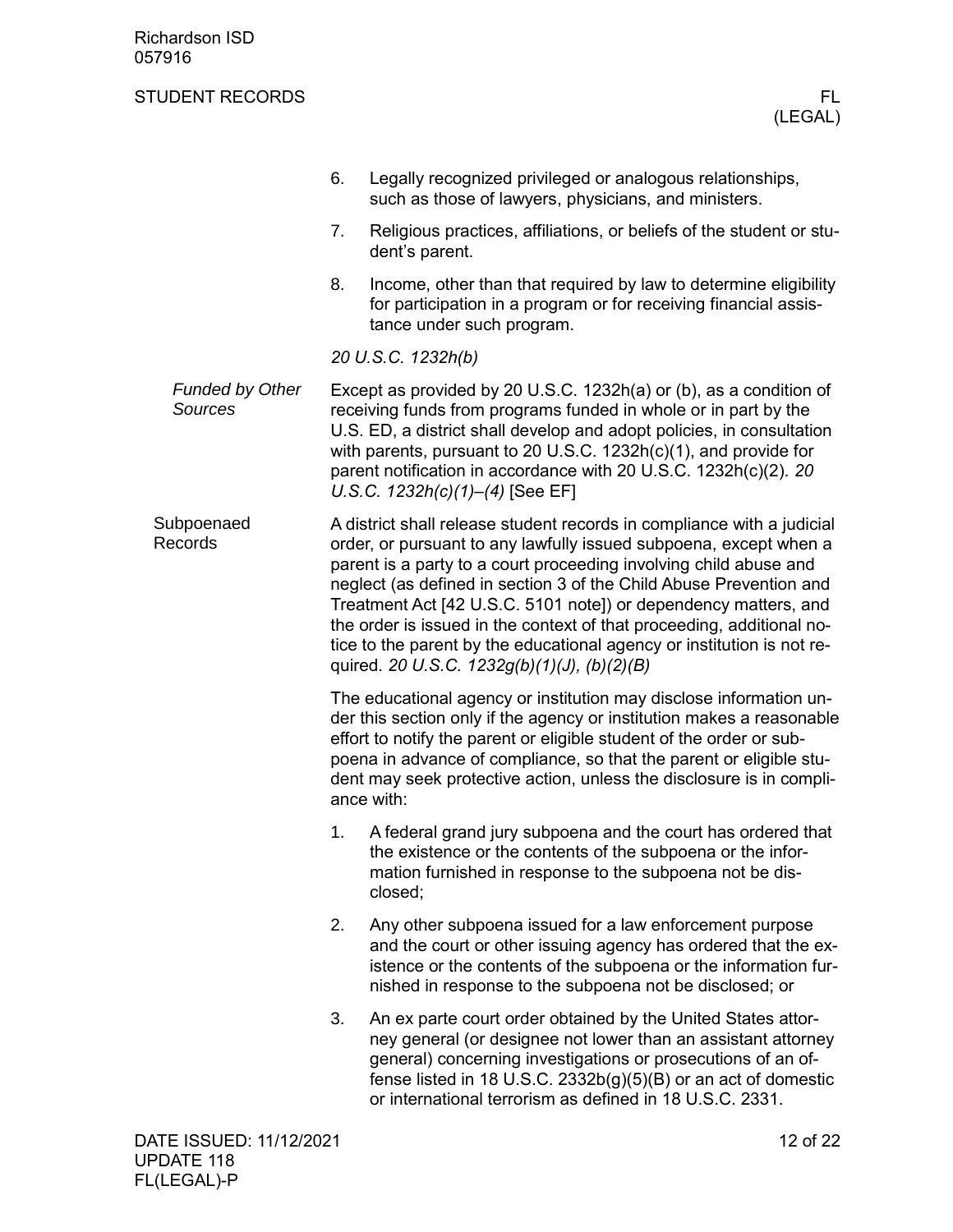<span id="page-12-3"></span><span id="page-12-2"></span><span id="page-12-1"></span><span id="page-12-0"></span>

|                               | If the district initiates legal action against a parent or student, the<br>district may disclose to the court, without a court order or sub-<br>poena, the education records of the student that are relevant for<br>the district to proceed with the legal action as plaintiff.                                                                                                                                                                                                                                                                   |
|-------------------------------|----------------------------------------------------------------------------------------------------------------------------------------------------------------------------------------------------------------------------------------------------------------------------------------------------------------------------------------------------------------------------------------------------------------------------------------------------------------------------------------------------------------------------------------------------|
|                               | If a parent or eligible student initiates legal action against a district,<br>the district may disclose to the court, without a court order or sub-<br>poena, the student's education records that are relevant for the dis-<br>trict to defend itself.                                                                                                                                                                                                                                                                                            |
|                               | 34 C.F.R. 99.31(a)(9)                                                                                                                                                                                                                                                                                                                                                                                                                                                                                                                              |
| <b>Sex Offenders</b>          | A district may disclose personally identifiable information without<br>consent if the disclosure concerns sex offenders and other individ-<br>uals required to register under section 170101 of the Violent Crime<br>Control and Law Enforcement Act of 1994, 42 U.S.C. 14071, and<br>the information was provided to the district under 42 U.S.C. 14071<br>and applicable federal guidelines. 34 C.F.R. 99.31(a)(16)                                                                                                                              |
| <b>Request Procedure</b>      | Upon request of a properly qualified individual, access to a stu-<br>dent's education record shall be granted within a reasonable period<br>of time, but not more than 45 days after it has received the request.<br>A district shall respond to reasonable requests for explanations and<br>interpretations of the records. 34 C.F.R. 99.10                                                                                                                                                                                                       |
| Records<br><b>Destruction</b> | A district shall not destroy any education records if there is an out-<br>standing request to inspect and review the records. 34 C.F.R.<br>99.10(e)                                                                                                                                                                                                                                                                                                                                                                                                |
| De-Identified<br>Records      | A district, or a party that has received education records or infor-<br>mation from education records, may release the records or infor-<br>mation without the parent's written consent after the removal of all<br>personally identifiable information provided that the district or other<br>party has made a reasonable determination that a student's iden-<br>tity is not personally identifiable, whether through single or multiple<br>releases, and taking into account other reasonably available infor-<br>mation. 34 C.F.R. 99.31(b)(1) |
| Education<br>Research         | A district, or a party that has received education records or infor-<br>mation from education records, may release de-identified student<br>level data from education records for the purpose of education re-<br>search by attaching a code to each record that may allow the recip-<br>ient to match information received from the same source, provided<br>that:                                                                                                                                                                                |
|                               | 1.<br>A district or other party that releases de-identified data under<br>this section does not disclose any information about how it<br>generates and assigns a record code, or that would allow a<br>recipient to identify a student based on a record code;                                                                                                                                                                                                                                                                                     |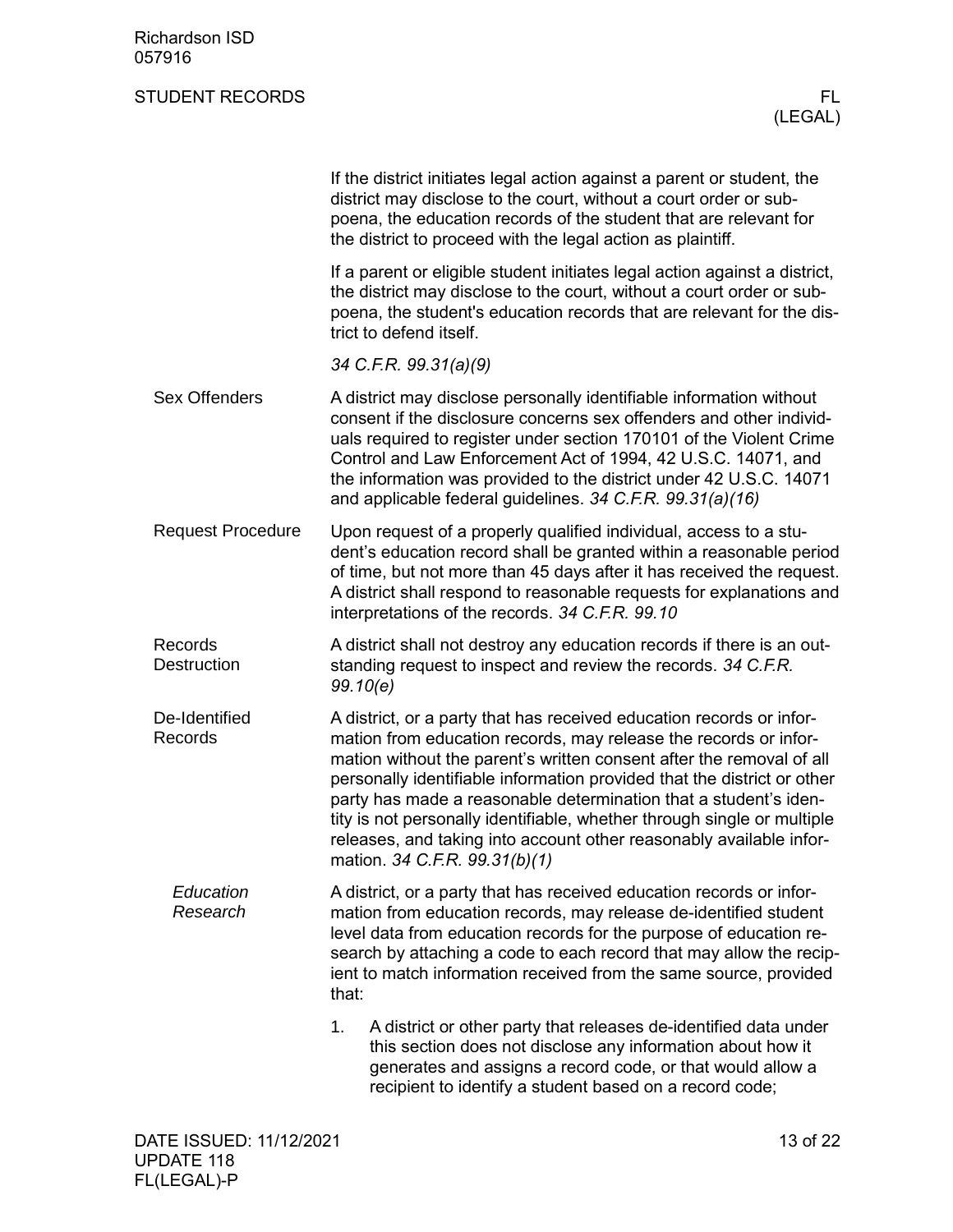<span id="page-13-1"></span><span id="page-13-0"></span>

|                                             | 2.<br>The record code is used for no purpose other than identifying<br>a de-identified record for purposes of education research and<br>cannot be used to ascertain personally identifiable information<br>about a student; and                                                                                                                                                                                                                                                                                                                                                                                                        |  |  |
|---------------------------------------------|----------------------------------------------------------------------------------------------------------------------------------------------------------------------------------------------------------------------------------------------------------------------------------------------------------------------------------------------------------------------------------------------------------------------------------------------------------------------------------------------------------------------------------------------------------------------------------------------------------------------------------------|--|--|
|                                             | 3.<br>The record code is not based on a student's social security<br>number or other personal information.                                                                                                                                                                                                                                                                                                                                                                                                                                                                                                                             |  |  |
|                                             | 34 C.F.R. 99.31(b)(2)                                                                                                                                                                                                                                                                                                                                                                                                                                                                                                                                                                                                                  |  |  |
| Authenticating<br>Requestors'<br>Identities | A district must use reasonable methods to identify and authenticate<br>the identity of parents, students, school officials, and any other par-<br>ties to whom the district discloses personally identifiable infor-<br>mation from education records. 34 C.F.R. 99.31(c)                                                                                                                                                                                                                                                                                                                                                              |  |  |
| <b>Transfer Not</b><br>Permitted            | Personal information from student education records shall be<br>transferred to a third party only on the condition that such party will<br>not permit any other party to have access to such information with-<br>out the written consent of the student's parent. If a third party per-<br>mits access to information in violation of this policy or fails to de-<br>stroy the information as required by 20 U.S.C. 1232g(b)(1)(F), a<br>district shall not permit access to information from education rec-<br>ords to that third party for a period of not less than five years.<br>20 U.S.C. 1232g(b)(4)(B); 34 C.F.R. 99.33(a)(1) |  |  |
|                                             | A district shall inform a party to whom a disclosure is made of the<br>requirements of 34 C.F.R. 99.33, unless the disclosure is made<br>pursuant to a court order, lawfully issued subpoena, or litigation;<br>the disclosed information is directory information; the disclosure<br>concerns sex offenders; or the disclosure is made to a parent of a<br>student who is not an eligible student or to a student. 34 C.F.R.<br>$99.33(c) - (d)$                                                                                                                                                                                      |  |  |
|                                             | A district may disclose personally identifiable information with the<br>understanding that the party receiving the information may make<br>further disclosures of the information on behalf of the district if:                                                                                                                                                                                                                                                                                                                                                                                                                        |  |  |
|                                             | The disclosures meet the requirements of 34 C.F.R. 99.31;<br>1.<br>and                                                                                                                                                                                                                                                                                                                                                                                                                                                                                                                                                                 |  |  |
|                                             | 2.<br>The district has complied with the requirements of 34 C.F.R.<br>99.32(b) regarding the record of disclosure; or a state or local<br>educational authority or federal official or agency listed re-<br>questing information through a subpoena or ex parte order<br>has complied with the requirements of 34 C.F.R. 99.32(b)(2).                                                                                                                                                                                                                                                                                                  |  |  |
|                                             | 34 C.F.R. 99.33(b)                                                                                                                                                                                                                                                                                                                                                                                                                                                                                                                                                                                                                     |  |  |
|                                             |                                                                                                                                                                                                                                                                                                                                                                                                                                                                                                                                                                                                                                        |  |  |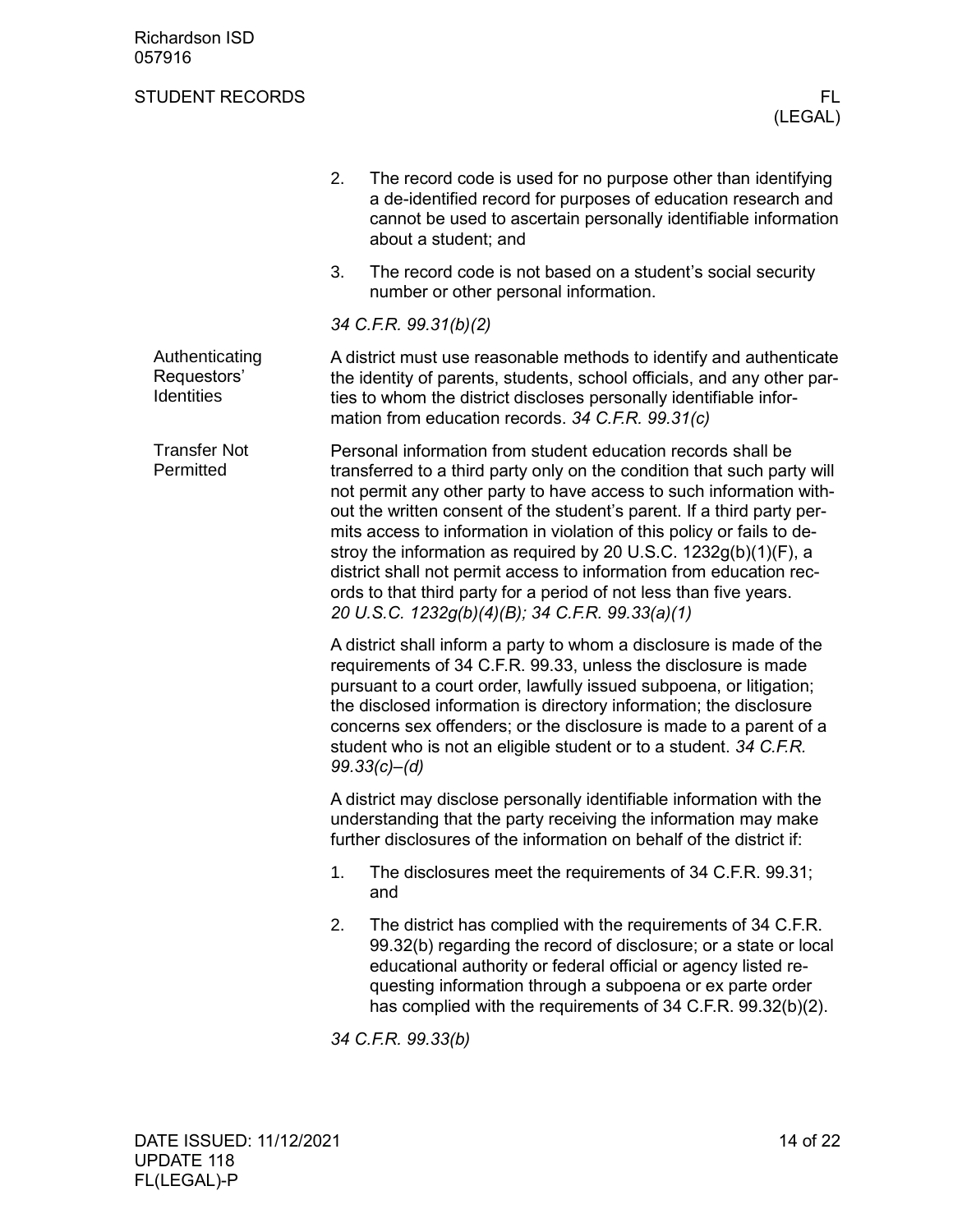<span id="page-14-1"></span><span id="page-14-0"></span>

| <b>Richardson ISD</b><br>057916               |                                                                                                                                                                                                                                                                                                                                                                                                                                                                                                                                                                                                                                                                                                                                                                             |
|-----------------------------------------------|-----------------------------------------------------------------------------------------------------------------------------------------------------------------------------------------------------------------------------------------------------------------------------------------------------------------------------------------------------------------------------------------------------------------------------------------------------------------------------------------------------------------------------------------------------------------------------------------------------------------------------------------------------------------------------------------------------------------------------------------------------------------------------|
| <b>STUDENT RECORDS</b>                        | FL.<br>(LEGAL)                                                                                                                                                                                                                                                                                                                                                                                                                                                                                                                                                                                                                                                                                                                                                              |
| Record of Access to<br><b>Student Records</b> | Each school shall maintain a record, kept with the education record<br>of each student that indicates all individuals, agencies, or organiza-<br>tions that have requested or obtained access to a student's educa-<br>tion records, as well as the names of state and local educational<br>authorities and federal officials and agencies listed in 34 C.F.R.<br>99.31(a)(3) that may make further disclosures of personally identifi-<br>able information from the student's education records without con-<br>sent. A district must obtain a copy of the record of further disclo-<br>sures maintained by the named authorities, officials, and agencies<br>under 34 C.F.R. 99.32(b)(2) and make it available in response to a<br>parent's request to review the record. |
|                                               | A district must record the following information when it discloses<br>personally identifiable information from education records under<br>the health or safety emergency exception [see Health or Safety<br>Emergency, above]:                                                                                                                                                                                                                                                                                                                                                                                                                                                                                                                                              |
|                                               | The articulable and significant threat to the health or safety of<br>1.<br>a student or other individuals that formed the basis for the dis-<br>closure; and                                                                                                                                                                                                                                                                                                                                                                                                                                                                                                                                                                                                                |
|                                               | 2.<br>The parties to whom the district disclosed the information.                                                                                                                                                                                                                                                                                                                                                                                                                                                                                                                                                                                                                                                                                                           |
|                                               | 34 C.F.R. 99.32                                                                                                                                                                                                                                                                                                                                                                                                                                                                                                                                                                                                                                                                                                                                                             |
|                                               | The records shall include at least the name of the person or<br>agency that made the request and the legitimate interest the per-<br>son or agency had in the information. The record will be maintained<br>as long as the district maintains the student's education record.<br>The record of access shall be available only to parents, school offi-<br>cials responsible for custody of the records, and those state, local,<br>and federal officials authorized to audit the operation of the system.<br>20 U.S.C. 1232g(b)(4)(A); 34 C.F.R. 99.33(a)(2)                                                                                                                                                                                                                |
|                                               | The record shall not include requests for access by, or access<br>granted to, parents of the student or officials of a district, requests<br>accompanied by prior written consent of the parent, requests for di-<br>rectory information, or a party seeking or receiving records in ac-<br>cordance with a subpoena or ex parte order. 34 C.F.R. 99.32(d)                                                                                                                                                                                                                                                                                                                                                                                                                  |
| <b>Right to Amend</b>                         | The parent of a student whose records are covered by this policy<br>may ask a district to amend the student's record if the parent be-<br>lieves it contains information that is inaccurate, misleading, or in vi-<br>olation of the student's right of privacy or other rights. If a district<br>decides not to amend the education records requested, it shall in-<br>form the parent of its decision and his or her right to a hearing to<br>challenge the content of the student's education records. 34 C.F.R.<br>99.20                                                                                                                                                                                                                                                |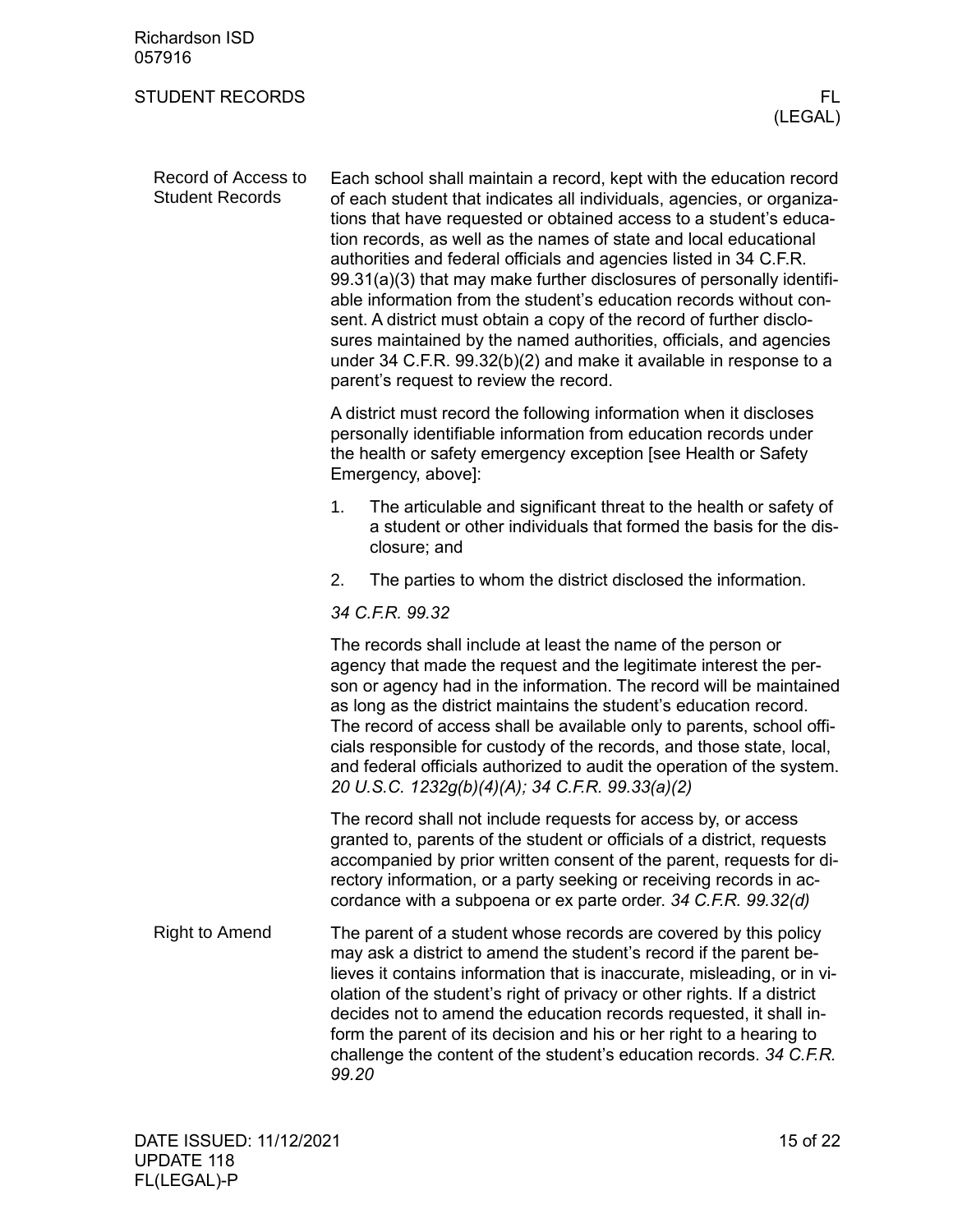<span id="page-15-1"></span><span id="page-15-0"></span>

|                                                    | If a district decides to amend the records as a result of the hearing,<br>it shall inform the parent in writing. If, as a result of the hearing, the<br>district decides not to amend the records, it shall inform the parent<br>of the right to place a statement in the records commenting on the<br>contested information and/or stating why the parent disagrees with<br>the decision of the district. Any explanation shall be maintained<br>with the contested part of the record for as long as the record is<br>maintained and shall be disclosed whenever the contested portion<br>of the record is disclosed. 34 C.F.R. 99.21 |  |  |
|----------------------------------------------------|-----------------------------------------------------------------------------------------------------------------------------------------------------------------------------------------------------------------------------------------------------------------------------------------------------------------------------------------------------------------------------------------------------------------------------------------------------------------------------------------------------------------------------------------------------------------------------------------------------------------------------------------|--|--|
| Fees for Copies                                    | No fee shall be charged to search for or to retrieve the education<br>records of a student. A fee may be charged for a copy of education<br>records which is made for the parent or an eligible student, unless<br>the imposition of a fee effectively prevents a parent or eligible stu-<br>dent from exercising the right to inspect and review those records.<br>20 U.S.C. 1232g; 34 C.F.R. 99.11; Education Code 26.012                                                                                                                                                                                                             |  |  |
| Records of<br>Students with<br><b>Disabilities</b> | A district shall permit parents to inspect and review education rec-<br>ords collected, maintained, or used for purposes of identifying,<br>evaluating, placing, or educating students with disabilities.<br>34 C.F.R. 300.613(a)                                                                                                                                                                                                                                                                                                                                                                                                       |  |  |
| <b>Access Rights</b>                               | In addition to policies applicable to all student records, the follow-<br>ing guidelines shall apply when parents of a student with disabili-<br>ties request to review or inspect district records relating to the edu-<br>cation of their child:                                                                                                                                                                                                                                                                                                                                                                                      |  |  |
|                                                    | Parents may request that a representative inspect and review<br>1.<br>the records. 34 C.F.R. 300.613(b)(3)                                                                                                                                                                                                                                                                                                                                                                                                                                                                                                                              |  |  |
|                                                    | A district shall comply with a request without unnecessary de-<br>2.<br>lay and before any meeting regarding an individualized edu-<br>cation program (IEP) or hearing relating to the identification,<br>evaluation, or placement of the child, and in no case longer<br>than 45 days after the request. 34 C.F.R. 300.613(a)                                                                                                                                                                                                                                                                                                          |  |  |
|                                                    | 3.<br>A district shall keep a record of persons obtaining access to<br>these student records (except access by parents and author-<br>ized employees), including name, date of access, and the<br>purpose for which the person is authorized to use the records.<br>34 C.F.R. 300.614                                                                                                                                                                                                                                                                                                                                                   |  |  |
| <b>Record Types</b><br>and Locations               | A district shall provide parents on request a list of types and loca-<br>tions of education records. 34 C.F.R. 300.616                                                                                                                                                                                                                                                                                                                                                                                                                                                                                                                  |  |  |
| <b>Parental Consent</b>                            | Parental consent must be obtained before personally identifiable<br>information is used for any purpose other than meeting a require-<br>ment under the Individuals with Disabilities Education Act or dis-<br>closed to anyone other than officials of agencies collecting or using<br>this information. A district may not release information from these                                                                                                                                                                                                                                                                             |  |  |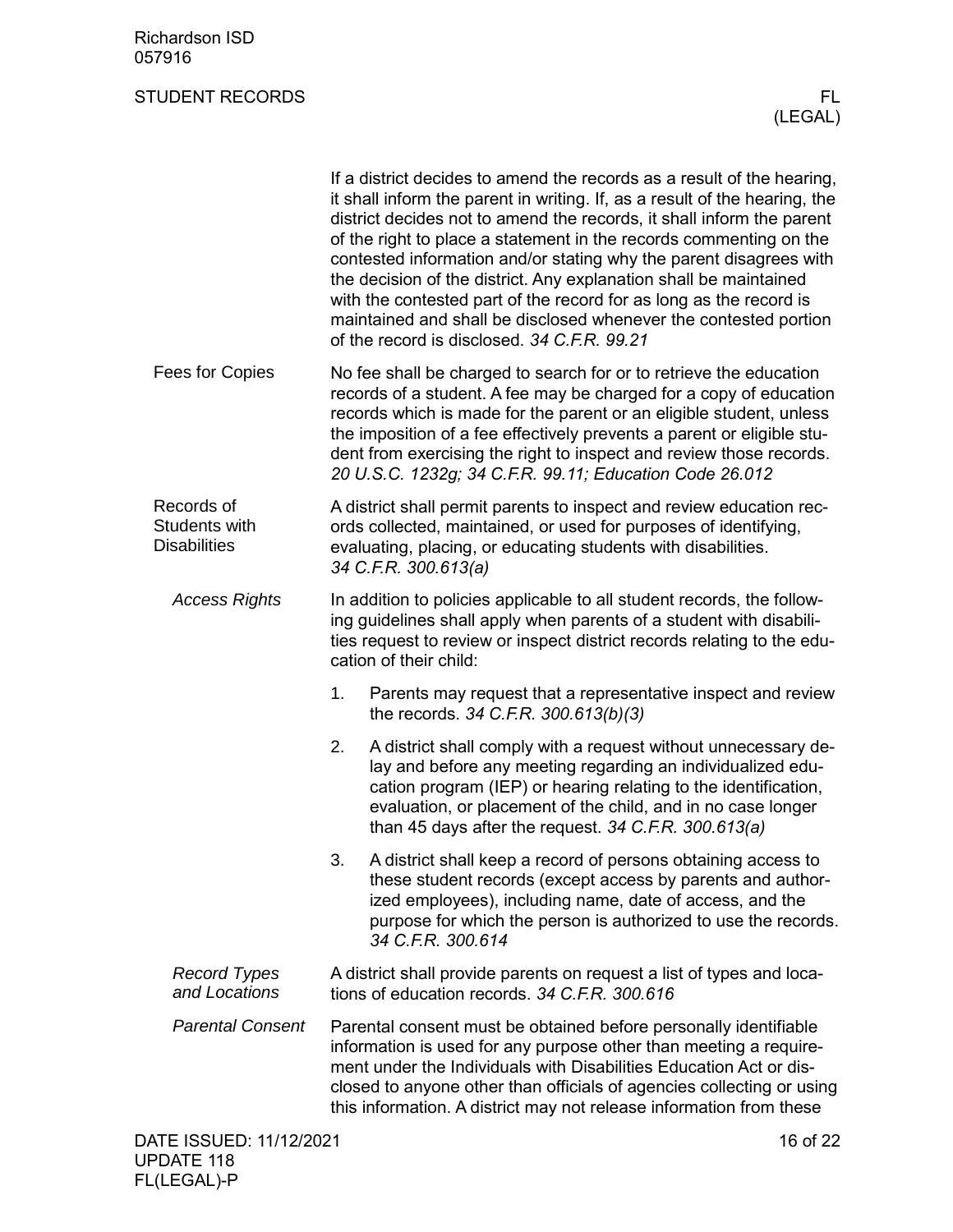<span id="page-16-0"></span>

| <b>Richardson ISD</b><br>057916          |                                                                                                                                                                                                                                                                                                                                                                                                                                                                                                                                                                                                                                                   |  |  |
|------------------------------------------|---------------------------------------------------------------------------------------------------------------------------------------------------------------------------------------------------------------------------------------------------------------------------------------------------------------------------------------------------------------------------------------------------------------------------------------------------------------------------------------------------------------------------------------------------------------------------------------------------------------------------------------------------|--|--|
| <b>STUDENT RECORDS</b>                   | FL<br>(LEGAL)                                                                                                                                                                                                                                                                                                                                                                                                                                                                                                                                                                                                                                     |  |  |
|                                          | records without parental consent except as provided in FERPA.<br>34 C.F.R. 300.622                                                                                                                                                                                                                                                                                                                                                                                                                                                                                                                                                                |  |  |
| Confidentiality                          | A district shall protect the confidentiality of personally identifiable<br>information in collection, storage, disclosure, and destruction of<br>records. One official in a district shall assume responsibility for en-<br>suring confidentiality of personally identifiable information. All per-<br>sons collecting or using this information shall receive training or in-<br>struction concerning the legal requirements involved in handling<br>these records. A district shall maintain for public inspection a cur-<br>rent listing of the names and positions of employees who may have<br>access to this information, 34 C.F.R. 300.623 |  |  |
| <b>Information</b><br><b>Destruction</b> | A district shall inform parents when personally identifiable infor-<br>mation collected, maintained, or used to provide special education<br>and related services is no longer needed to provide educational<br>services to the student. Such information shall be destroyed at the<br>request of the parents.                                                                                                                                                                                                                                                                                                                                    |  |  |
|                                          | A permanent record of the student's name, address, phone num-<br>ber, grades, attendance record, classes attended, grade level com-<br>pleted, and year completed may be maintained without time limita-<br>tion.                                                                                                                                                                                                                                                                                                                                                                                                                                 |  |  |
|                                          | 34 C.F.R. 300.624                                                                                                                                                                                                                                                                                                                                                                                                                                                                                                                                                                                                                                 |  |  |
| <b>Annual Notification</b><br>of Rights  | A district shall give parents of students in attendance and eligible<br>students in attendance annual notification of their rights under<br>FERPA.                                                                                                                                                                                                                                                                                                                                                                                                                                                                                                |  |  |
|                                          | The notice must inform parents or eligible students that they have<br>the right to:                                                                                                                                                                                                                                                                                                                                                                                                                                                                                                                                                               |  |  |
|                                          | 1.<br>Inspect and review the student's education records;                                                                                                                                                                                                                                                                                                                                                                                                                                                                                                                                                                                         |  |  |
|                                          | 2.<br>Seek amendment of the student's education records that the<br>parent or eligible student believes to be inaccurate, mislead-<br>ing, or otherwise in violation of the student's privacy rights;                                                                                                                                                                                                                                                                                                                                                                                                                                             |  |  |
|                                          | 3.<br>Consent to disclosures of personally identifiable information<br>contained in the student's education records, except to the<br>extent that the Act and 34 C.F.R. 99.31 authorize disclosure<br>without consent; and                                                                                                                                                                                                                                                                                                                                                                                                                        |  |  |
|                                          | 4.<br>File with the U.S. ED a complaint under 34 C.F.R. 99.63 and<br>99.64 concerning alleged failures by the district to comply with<br>the requirements of the Act and 34 C.F.R. Part 99.                                                                                                                                                                                                                                                                                                                                                                                                                                                       |  |  |
|                                          | The notice must include all of the following:                                                                                                                                                                                                                                                                                                                                                                                                                                                                                                                                                                                                     |  |  |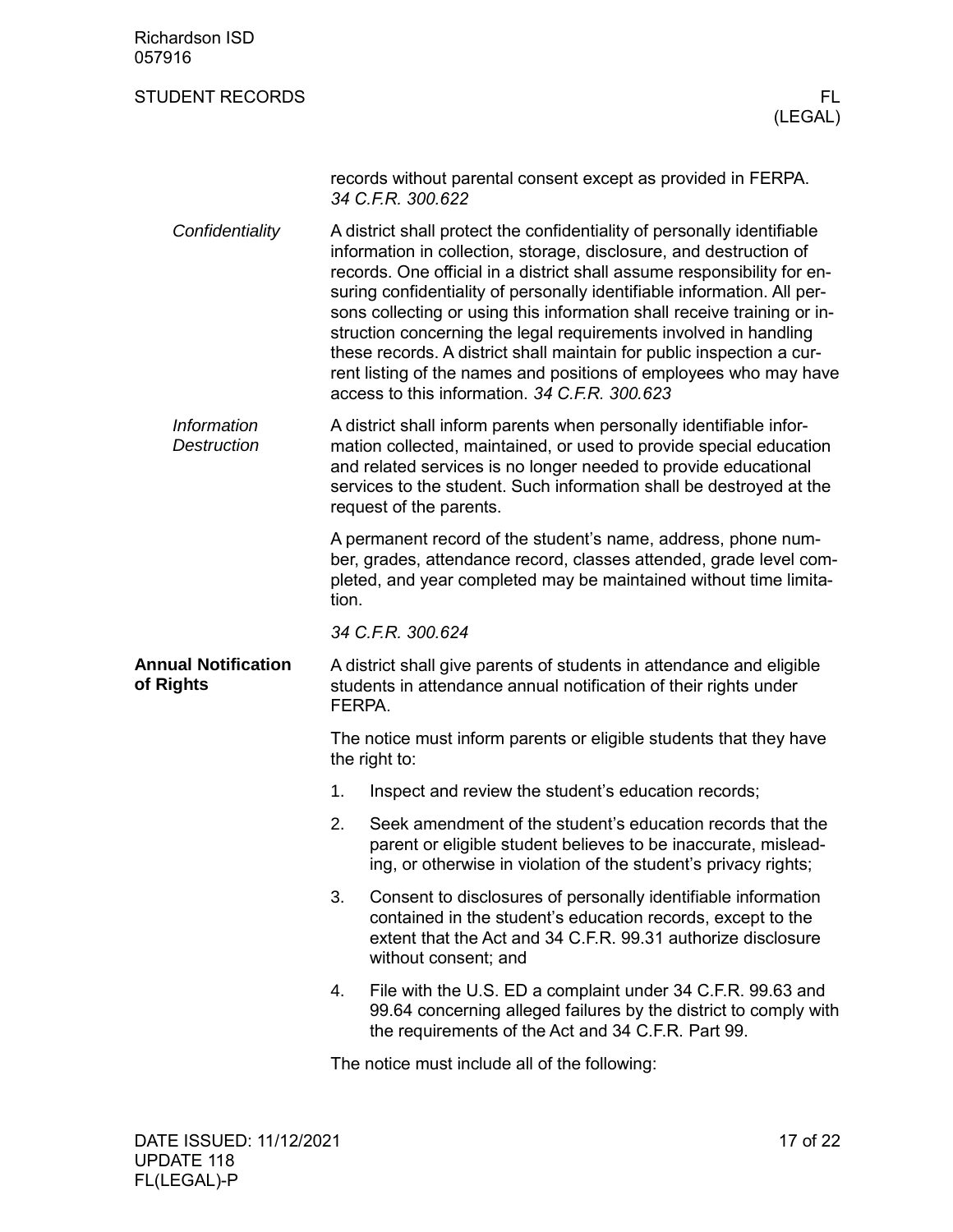#### STUDENT RECORDS FLOW THE STUDENT RECORDS FLOW THAT IS A RELATED FLOW THAT IS A RELATED FLOW THAT IS A RELATED THAT IS A RELATED FLOW THAT IS A RELATED FLOW THAT IS A RELATED FLOW THAT IS A RELATED FOR DISPLACING THAT IS A

- 1. The procedure for exercising the right to inspect and review education records.
- 2. The procedure for requesting amendment of records under 34 C.F.R. 99.20.
- 3. If the district has a policy of disclosing education records under 34 C.F.R. 99.31(a)(1), a specification of criteria for determining who constitutes a school official and what constitutes a legitimate educational interest.

A district may provide this notice by any means that are reasonably likely to inform the parents or eligible students of their rights.

A district shall effectively notify parents who are disabled and parents of students who have a primary or home language other than English.

*20 U.S.C. 1232g(e); 34 C.F.R. 99.7*

"Directory information" means information contained in an education record of a student that would not generally be considered harmful or an invasion of privacy if disclosed. Directory information includes the student's name, address, telephone listing, electronic mail address, photograph, date and place of birth, dates of attendance, grade level, enrollment status, participation in officially recognized activities and sports, weight and height of members of athletic teams, honors and awards received, and the most recent educational agency or institution attended. "Directory information" does not include a student's:

- 1. Social security number; or
- 2. Student identification (ID) number, unless:
	- a. The student ID number, user ID number, or other unique personal identifier used by a student for purposes of accessing or communicating in electronic systems cannot be used to gain access to education records except when used in conjunction with one or more factors that authenticate the user's identity, such as a personal identification number (PIN), password, or other factor known or possessed only by the authorized user; or
	- b. The student ID number or other unique personal identifier that is displayed on a student ID badge cannot be used to gain access to education records except when used in conjunction with one or more factors that authenticate the user's identity, such as a PIN, password, or

#### <span id="page-17-0"></span>**Directory Information**

<span id="page-17-1"></span>"Directory Information" **Defined**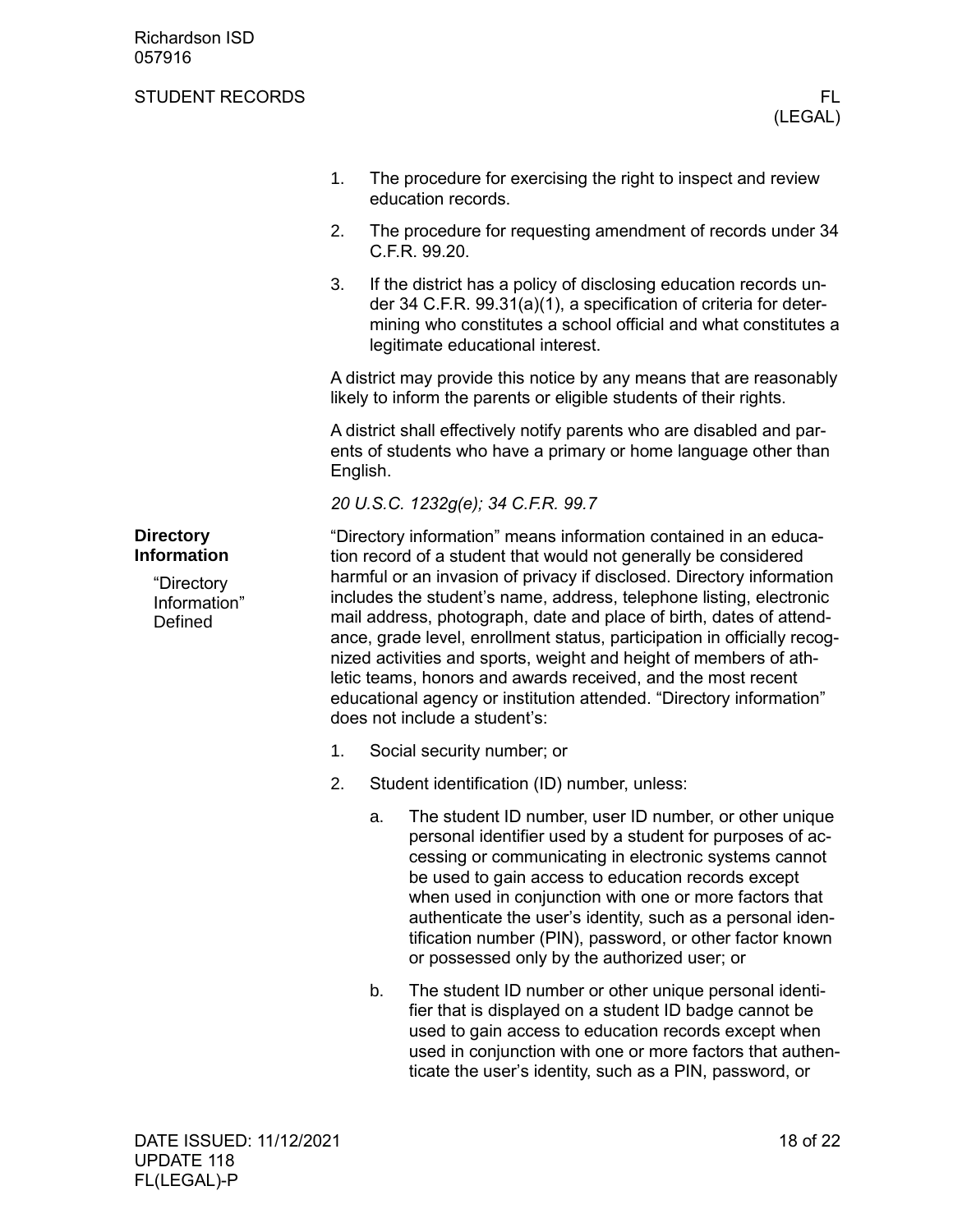other factor known or possessed only by the authorized user.

*34 C.F.R. 99.3*

| Disclosure of<br>Directory<br>Information  |    | A district may release directory information if it has given public no-<br>tice to parents of students in attendance and eligible students in at-<br>tendance at the district of:                                                                                                                                                                                                                                                                                                                                                                                                                                                                                    |  |  |
|--------------------------------------------|----|----------------------------------------------------------------------------------------------------------------------------------------------------------------------------------------------------------------------------------------------------------------------------------------------------------------------------------------------------------------------------------------------------------------------------------------------------------------------------------------------------------------------------------------------------------------------------------------------------------------------------------------------------------------------|--|--|
|                                            | 1. | The types of personally identifiable information that it has des-<br>ignated as directory information.                                                                                                                                                                                                                                                                                                                                                                                                                                                                                                                                                               |  |  |
|                                            | 2. | A parent's or eligible student's right to refuse to let the district<br>designate any or all of those types of information about the<br>student as directory information.                                                                                                                                                                                                                                                                                                                                                                                                                                                                                            |  |  |
|                                            | 3. | The period of time within which the parent has to notify the<br>district in writing that he or she does not want any or all of<br>those types of information about the student designated as di-<br>rectory information.                                                                                                                                                                                                                                                                                                                                                                                                                                             |  |  |
| Restrictions on<br>the Right of<br>Refusal |    | A parent or eligible student may not use the right of refusal to opt<br>out of directory information disclosures to prevent a district from<br>disclosing or requiring a student to disclose the student's name,<br>identifier, or institutional email address in a class in which the stu-<br>dent is enrolled or to prevent a district from requiring a student to<br>wear, to display publicly, or to disclose a student ID card or badge<br>that exhibits information that may be designated as directory infor-<br>mation and that has been properly designated by the district as di-<br>rectory information in the public notice provided under this section. |  |  |
| <b>Former Students</b>                     |    | A district may disclose directory information about former students<br>without satisfying the public notice conditions above. However, the<br>district must continue to honor any valid request to opt out of the<br>disclosure of directory information made while a student was in at-<br>tendance unless the student rescinds the opt-out request.                                                                                                                                                                                                                                                                                                                |  |  |
| Confirmation of<br>Identity or<br>Records  |    | A district may not disclose or confirm directory information without<br>meeting the written consent requirements in 34 C.F.R. 99.30 if a<br>student's social security number or other non-directory information<br>is used alone or combined with other data elements to identify or<br>help identify the student or the student's records.                                                                                                                                                                                                                                                                                                                          |  |  |
|                                            |    | 34 C.F.R. 99.3, .37                                                                                                                                                                                                                                                                                                                                                                                                                                                                                                                                                                                                                                                  |  |  |
| Homeless<br><b>Students</b>                |    | Information about a homeless child's living situation shall be<br>treated as a student education record, and shall not be deemed to<br>be directory information. 42 U.S.C. 11432(g)(3)(G)                                                                                                                                                                                                                                                                                                                                                                                                                                                                            |  |  |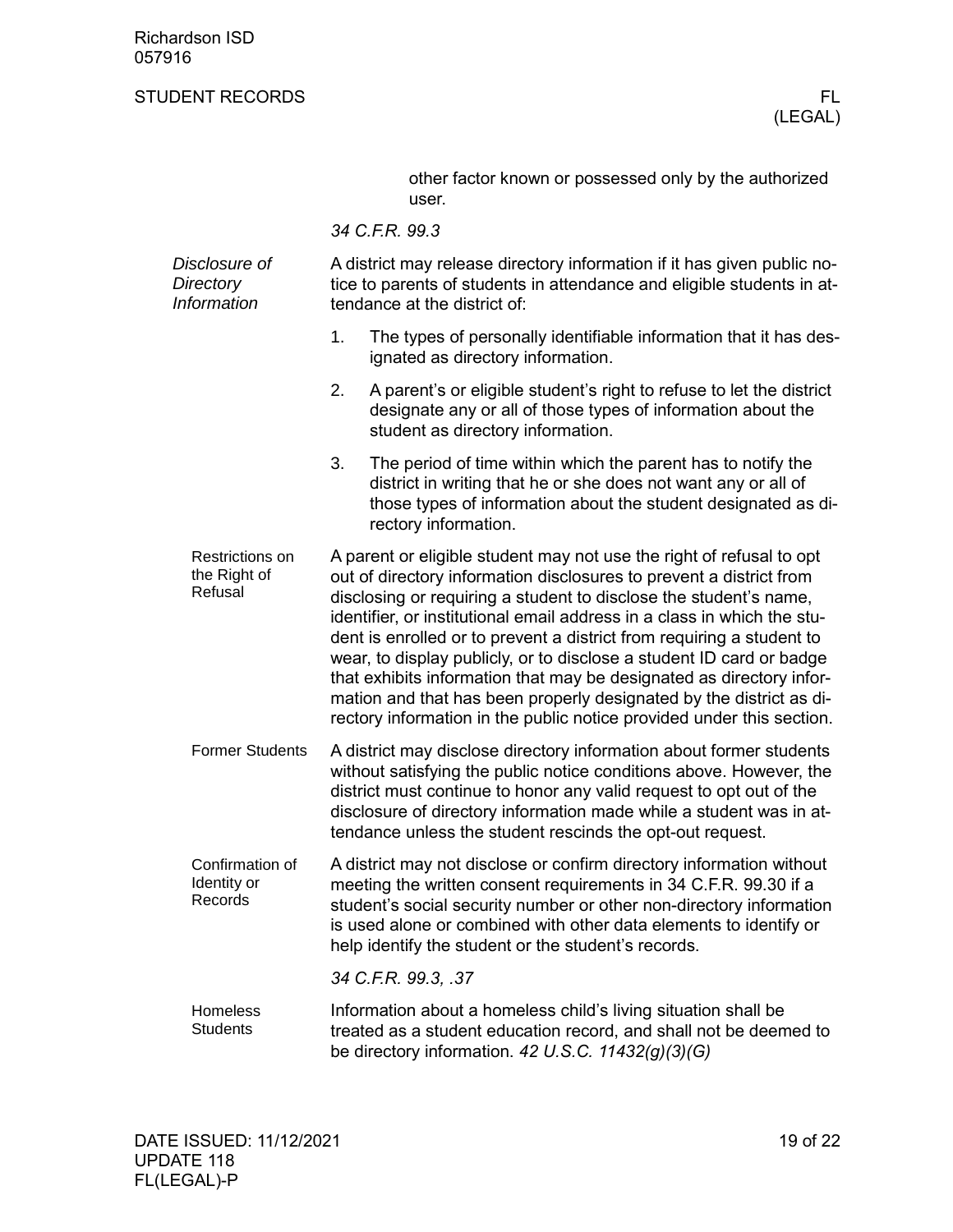| <b>Richardson ISD</b><br>057916         |    |                                                                                                                                                                                                                                                                                                                                                                                                                                                                                                                                                                                                                                                                                                                                                                                                                                                                                                                                                                                                                                                                                                                                                                                                                                                    |
|-----------------------------------------|----|----------------------------------------------------------------------------------------------------------------------------------------------------------------------------------------------------------------------------------------------------------------------------------------------------------------------------------------------------------------------------------------------------------------------------------------------------------------------------------------------------------------------------------------------------------------------------------------------------------------------------------------------------------------------------------------------------------------------------------------------------------------------------------------------------------------------------------------------------------------------------------------------------------------------------------------------------------------------------------------------------------------------------------------------------------------------------------------------------------------------------------------------------------------------------------------------------------------------------------------------------|
| <b>STUDENT RECORDS</b>                  |    | FL.<br>(LEGAL)                                                                                                                                                                                                                                                                                                                                                                                                                                                                                                                                                                                                                                                                                                                                                                                                                                                                                                                                                                                                                                                                                                                                                                                                                                     |
| Directory<br>Information<br>Designation |    | A district may designate as directory information any or all infor-<br>mation defined as directory information by FERPA. Directory infor-<br>mation under that Act that is not designated by a district as direc-<br>tory information for that district is excepted from disclosure by the<br>district under Government Code Chapter 552. [See GBA]                                                                                                                                                                                                                                                                                                                                                                                                                                                                                                                                                                                                                                                                                                                                                                                                                                                                                                |
|                                         |    | Directory information consented to by a parent for use only for a<br>limited school-sponsored purpose, such as for a student directory,<br>student yearbook, or district publication, if any such purpose has<br>been designated by a district, remains otherwise confidential and<br>may not be released under Government Code Chapter 552.                                                                                                                                                                                                                                                                                                                                                                                                                                                                                                                                                                                                                                                                                                                                                                                                                                                                                                       |
| <b>Annual Notice</b>                    |    | A district shall provide the following to the parent of each district<br>student, at the beginning of each school year or on enrollment of<br>the student after the beginning of the school year:                                                                                                                                                                                                                                                                                                                                                                                                                                                                                                                                                                                                                                                                                                                                                                                                                                                                                                                                                                                                                                                  |
|                                         | 1. | A written explanation of the provisions of FERPA regarding<br>the release of directory information about the student; and                                                                                                                                                                                                                                                                                                                                                                                                                                                                                                                                                                                                                                                                                                                                                                                                                                                                                                                                                                                                                                                                                                                          |
|                                         | 2. | Written notice of the right of the parent to object to the release<br>of directory information about the student under FERPA.                                                                                                                                                                                                                                                                                                                                                                                                                                                                                                                                                                                                                                                                                                                                                                                                                                                                                                                                                                                                                                                                                                                      |
| Contents                                |    | The notice must contain:                                                                                                                                                                                                                                                                                                                                                                                                                                                                                                                                                                                                                                                                                                                                                                                                                                                                                                                                                                                                                                                                                                                                                                                                                           |
|                                         | 1. | The following statement in boldface type that is 14-point or<br>larger: "Certain information about district students is consid-<br>ered directory information and will be released to anyone who<br>follows the procedures for requesting the information unless<br>the parent or guardian objects to the release of the directory<br>information about this student. If you do not want [insert name<br>of district] to disclose directory information from your child's<br>education records without your prior written consent, you<br>must notify the district in writing by [insert date]. [Insert name<br>of district] has designated the following information as direc-<br>tory information: [Here the district must include any directory<br>information it chooses to designate as directory information<br>for the district, such as a student's name, address, telephone<br>listing, electronic mail address, photograph, degrees, honors,<br>and awards received, date and place of birth, major field of<br>study, dates of attendance, grade level, most recent educa-<br>tion institution attended, participation in officially recognized<br>activities and sports, and the weight and height of members of<br>athletic teams.]"; |
|                                         | 2. | A form, such as a check-off list or similar mechanism, that:                                                                                                                                                                                                                                                                                                                                                                                                                                                                                                                                                                                                                                                                                                                                                                                                                                                                                                                                                                                                                                                                                                                                                                                       |
|                                         |    | Immediately follows, on the same page or the next page,<br>a.<br>the required statement; and                                                                                                                                                                                                                                                                                                                                                                                                                                                                                                                                                                                                                                                                                                                                                                                                                                                                                                                                                                                                                                                                                                                                                       |
|                                         |    | Allows a parent to record:<br>b.                                                                                                                                                                                                                                                                                                                                                                                                                                                                                                                                                                                                                                                                                                                                                                                                                                                                                                                                                                                                                                                                                                                                                                                                                   |
| DATE ISSUED: 11/12/2021                 |    | 20 of 22                                                                                                                                                                                                                                                                                                                                                                                                                                                                                                                                                                                                                                                                                                                                                                                                                                                                                                                                                                                                                                                                                                                                                                                                                                           |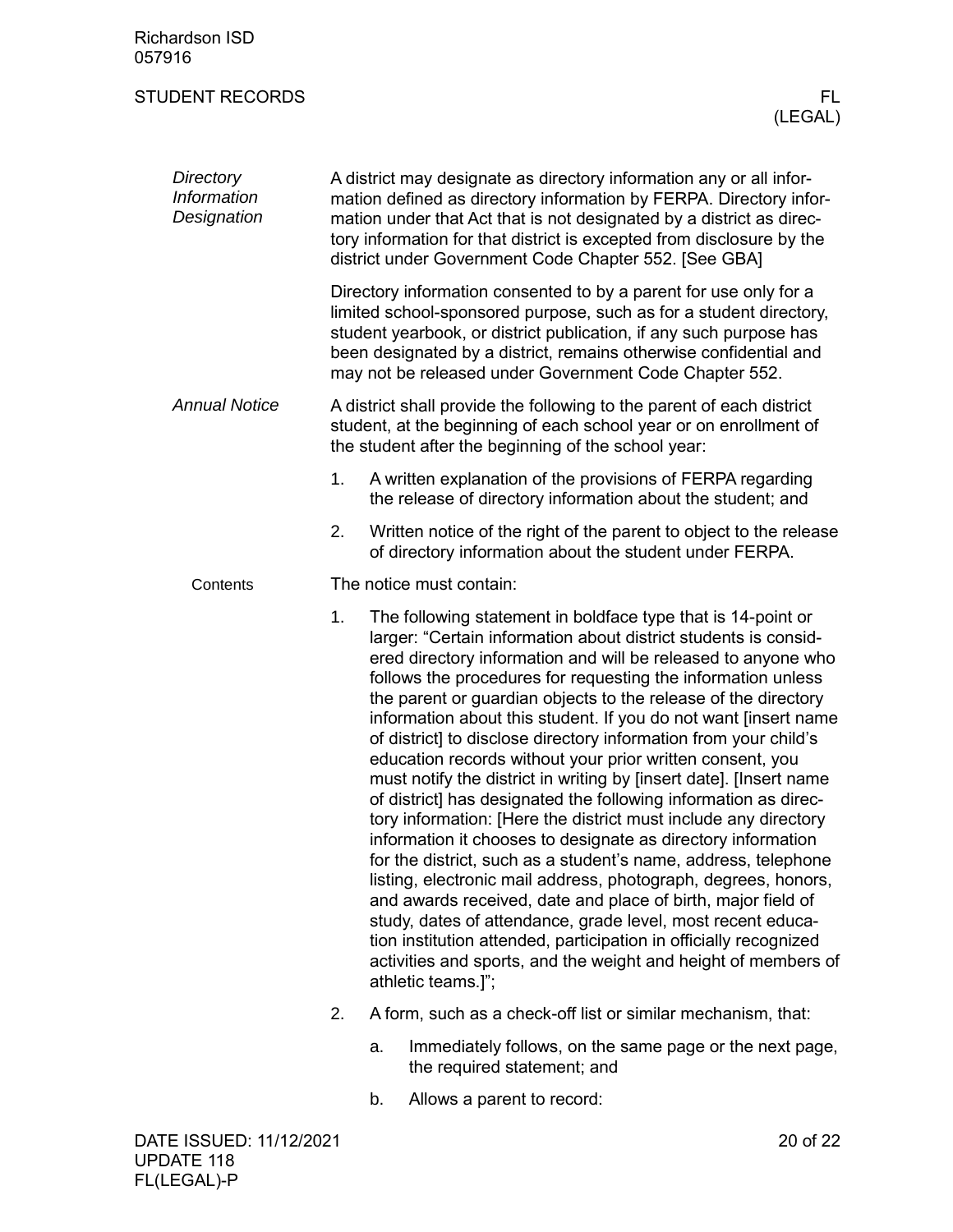|                                             | (1)                   | The parent's objection to the release of all directory<br>information or one or more specific categories of di-<br>rectory information if district policy permits the par-<br>ent to object to one or more specific categories of<br>directory information;                                                                                                                                                                                                                                                                                              |
|---------------------------------------------|-----------------------|----------------------------------------------------------------------------------------------------------------------------------------------------------------------------------------------------------------------------------------------------------------------------------------------------------------------------------------------------------------------------------------------------------------------------------------------------------------------------------------------------------------------------------------------------------|
|                                             | (2)                   | The parent's objection to the release of a second-<br>ary student's name, address, and telephone num-<br>ber to a military recruiter or institution of higher edu-<br>cation; and                                                                                                                                                                                                                                                                                                                                                                        |
|                                             | (3)                   | The parent's consent to the release of one or more<br>specific categories of directory information for a lim-<br>ited school-sponsored purpose if such purpose has<br>been designated by the district and is specifically<br>identified, such as for a student directory, student<br>yearbook, or district publication; and                                                                                                                                                                                                                              |
|                                             | 3.                    | A statement that federal law requires districts receiving assis-<br>tance under the Elementary and Secondary Education Act of<br>1965 to provide a military recruiter or an institution of higher<br>education, on request, with the name, address, or telephone<br>number of a secondary student unless the parent has advised<br>the district that the parent does not want the student's infor-<br>mation disclosed without the parent's prior written consent.                                                                                       |
|                                             | Education Code 26.013 |                                                                                                                                                                                                                                                                                                                                                                                                                                                                                                                                                          |
| <b>Student</b><br>Recruiting<br>Information | quest below.          | Notwithstanding the Directory Information provisions above, each<br>district receiving assistance under the Elementary and Secondary<br>Education Act of 1965 (ESEA) shall provide, on a request made by<br>a military recruiter or an institution of higher education, access to<br>secondary school students' names, addresses, and telephone list-<br>ings unless a student's parent has submitted the prior consent re-                                                                                                                              |
| Consent to<br>Release                       |                       | A student who has attained 18 years of age or a parent of a sec-<br>ondary school student may submit a written request to a district<br>that the student's name, address, and telephone listing not be re-<br>leased for purposes described above without prior written consent.<br>Upon receiving such request, a district may not release the stu-<br>dent's name, address, and telephone listing for such purposes<br>without the prior written consent of the parent or student. A district<br>shall notify parents of the option to make a request. |
| No Opt-In<br>Process                        |                       | Nothing in this provision shall be construed to allow a district to<br>withhold access to a student's name, address, and telephone list-                                                                                                                                                                                                                                                                                                                                                                                                                 |